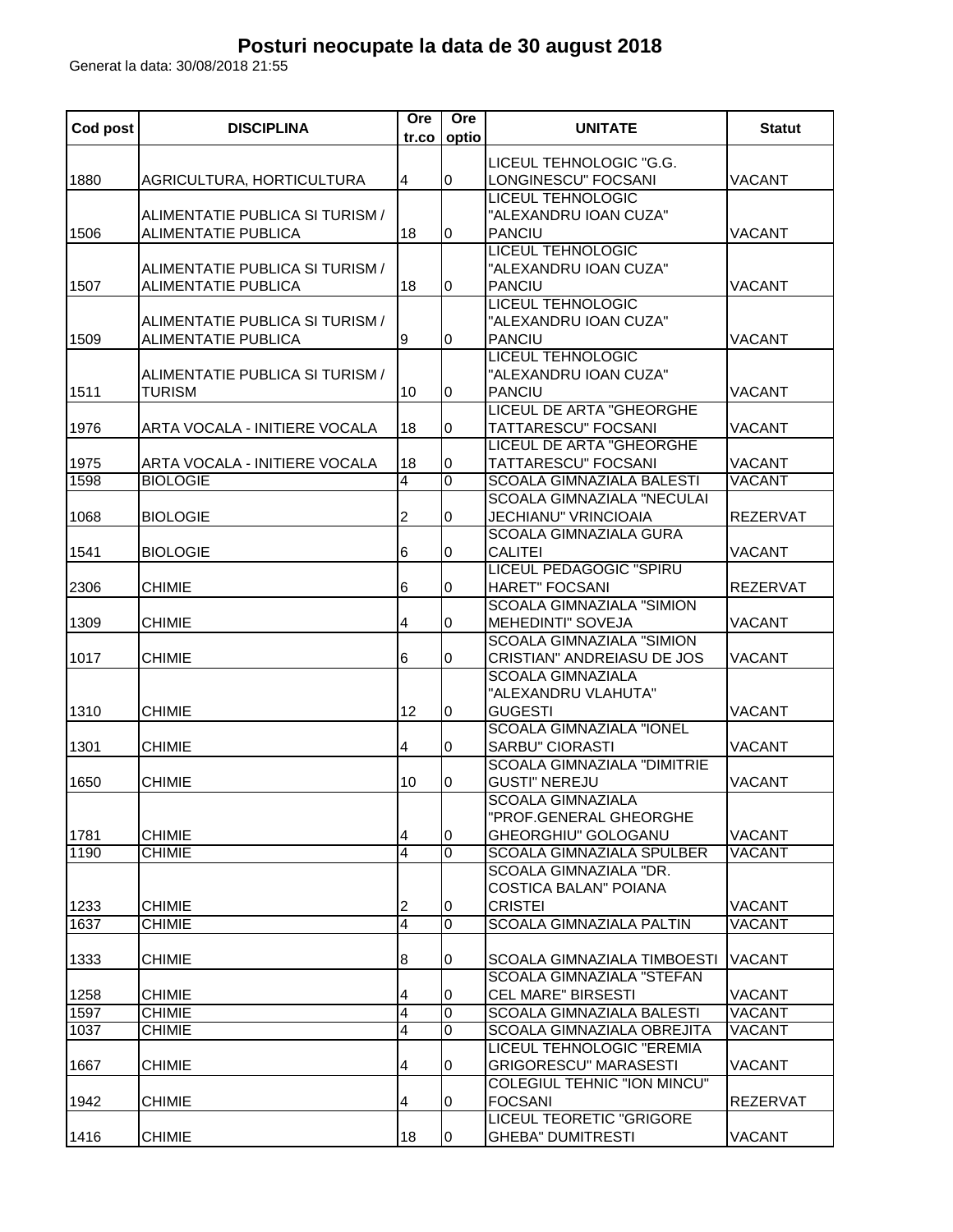|      |                                       |                 |                | <b>SCOALA GIMNAZIALA</b>                                               |                 |
|------|---------------------------------------|-----------------|----------------|------------------------------------------------------------------------|-----------------|
|      |                                       |                 |                | "PRINCIPELE SERBAN GHICA SI                                            |                 |
|      |                                       |                 |                | PRINCIPESA ARISTITA GHICA"                                             |                 |
| 1085 | <b>CHIMIE</b>                         | $\overline{4}$  | 0              | <b>SIHLEA</b>                                                          | <b>VACANT</b>   |
|      | COMUNICARE PROFESIONALA IN            |                 |                | <b>SCOALA POSTLICEALA "ANA</b>                                         |                 |
| 2056 | LIMBA MODERNA (ENGLEZA)               | 18              | 0              | <b>ASLAN" FOCSANI</b>                                                  | <b>VACANT</b>   |
|      | <b>CONSTRUCTII SI LUCRARI PUBLICE</b> |                 |                | <b>COLEGIUL TEHNIC "VALERIU D.</b>                                     |                 |
| 1971 | CONSTRUCTII                           | 12              | 0              | <b>COTEA" FOCSANI</b>                                                  | <b>VACANT</b>   |
|      |                                       |                 |                | <b>SCOALA GIMNAZIALA</b>                                               |                 |
| 1135 | <b>CULTURA CIVICA</b>                 | 5               | 0              | "PRINCIPELE RADU" ADJUD                                                | <b>VACANT</b>   |
|      |                                       |                 |                |                                                                        |                 |
| 1405 | <b>CULTURA CIVICA</b>                 | 3               | 0              | SCOALA GIMNAZIALA HOMOCEA                                              | <b>VACANT</b>   |
|      |                                       |                 |                |                                                                        |                 |
| 1323 | <b>CULTURA CIVICA</b>                 | 1               | 0              | SCOALA GIMNAZIALA URECHESTI VACANT                                     |                 |
|      |                                       |                 |                | LICEUL TEHNOLOGIC "EREMIA                                              |                 |
| 1674 | <b>ECONOMIE APLICATA</b>              | 2               | 0              | <b>GRIGORESCU" MARASESTI</b>                                           | <b>VACANT</b>   |
|      | <b>ECONOMIE; EDUCATIE</b>             |                 |                |                                                                        |                 |
|      | ANTREPRENORIALA - ECONOMIE            |                 |                | <b>COLEGIUL NATIONAL "EMIL</b>                                         |                 |
| 1760 | <b>APLICATA</b>                       | 12              | $\overline{0}$ | <b>BOTTA" ADJUD</b>                                                    | <b>VACANT</b>   |
|      | <b>ECONOMIE; EDUCATIE</b>             |                 |                | <b>CENTRUL SCOLAR PENTRU</b>                                           |                 |
|      | ANTREPRENORIALA - ECONOMIE            |                 |                | EDUCATIE INCLUZIVA "ELENA                                              |                 |
| 2008 | <b>APLICATA</b>                       | 10              | 0              | <b>DOAMNA" FOCSANI</b>                                                 | <b>VACANT</b>   |
|      | <b>ECONOMIE; EDUCATIE</b>             |                 |                |                                                                        |                 |
|      | ANTREPRENORIALA - ECONOMIE            |                 |                | LICEUL TEORETIC "IOAN SLAVICI"                                         |                 |
| 1951 | <b>APLICATA</b>                       | 0               | 1              | <b>PANCIU</b>                                                          | <b>VACANT</b>   |
|      |                                       |                 |                | <b>SCOALA GIMNAZIALA "BARBU</b>                                        |                 |
|      |                                       |                 |                | STEFANESCU DELAVRANCEA"                                                |                 |
| 1645 | EDUCATIE FIZICA SI SPORT              | 10              | 0              | <b>NARUJA</b>                                                          | <b>VACANT</b>   |
|      |                                       |                 |                | <b>SCOALA GIMNAZIALA "SIMION</b>                                       |                 |
| 1499 | EDUCATIE FIZICA SI SPORT              | 4               | $\overline{0}$ | <b>MEHEDINTI" SOVEJA</b>                                               | <b>VACANT</b>   |
|      |                                       |                 |                | <b>SCOALA GIMNAZIALA "SIMION</b>                                       |                 |
| 1019 | EDUCATIE FIZICA SI SPORT              | 15              | 0              | <b>CRISTIAN" ANDREIASU DE JOS</b><br><b>SCOALA GIMNAZIALA "NECULAI</b> | <b>VACANT</b>   |
|      |                                       |                 |                |                                                                        |                 |
| 2298 | EDUCATIE FIZICA SI SPORT              | 4               | 0              | <b>JECHIANU" VRINCIOAIA</b>                                            | <b>VACANT</b>   |
| 1556 | EDUCATIE FIZICA SI SPORT              |                 | 0              | SCOALA GIMNAZIALA SINDRILARI VACANT                                    |                 |
|      |                                       | 4               |                | <b>SCOALA GIMNAZIALA</b>                                               |                 |
| 1573 | EDUCATIE FIZICA SI SPORT              | 18              | 0              | <b>NISTORESTI</b>                                                      | <b>VACANT</b>   |
|      |                                       |                 |                |                                                                        |                 |
| 1423 | EDUCATIE FIZICA SI SPORT              | $6\overline{6}$ | l0             | SCOALA GIMNAZIALA CHIOJDENI VACANT                                     |                 |
| 1154 | <b>EDUCATIE FIZICA SI SPORT</b>       | 3               | $\Omega$       | <b>SCOALA GIMNAZIALA JITIA</b>                                         | <b>REZERVAT</b> |
|      |                                       |                 |                | COLEGIUL TEHNIC "VALERIU D.                                            |                 |
| 1966 | EDUCATIE FIZICA SI SPORT              | 2               | 0              | <b>COTEA" FOCSANI</b>                                                  | <b>VACANT</b>   |
| 1767 | EDUCATIE FIZICA SI SPORT              | 5               | $\overline{0}$ | LICEUL TEHNOLOGIC ODOBESTI                                             | <b>VACANT</b>   |
|      |                                       |                 |                | COLEGIUL TEHNIC "VALERIU D.                                            |                 |
| 2139 | EDUCATIE FIZICA SI SPORT              | 6               | 0              | <b>COTEA" FOCSANI</b>                                                  | <b>VACANT</b>   |
|      |                                       |                 |                | LICEUL TEORETIC "IOAN SLAVICI"                                         |                 |
| 1972 | EDUCATIE FIZICA SI SPORT              | 7               | 0              | <b>PANCIU</b>                                                          | <b>VACANT</b>   |
|      | <b>EDUCATIE FIZICA SI SPORT:</b>      |                 |                |                                                                        |                 |
|      | PREGATIRE SPORTIVA DE                 |                 |                | <b>CLUBUL SPORTIV SCOLAR</b>                                           |                 |
| 2044 | <b>SPECIALITATE</b>                   | 9               | $\pmb{0}$      | <b>FOCSANI</b>                                                         | <b>VACANT</b>   |
|      | <b>EDUCATIE FIZICA SI SPORT:</b>      |                 |                |                                                                        |                 |
|      | PREGATIRE SPORTIVA DE                 |                 |                | <b>CLUBUL SPORTIV SCOLAR</b>                                           |                 |
| 2054 | <b>SPECIALITATE</b>                   | 18              | 0              | <b>FOCSANI</b>                                                         | <b>VACANT</b>   |
|      | <b>EDUCATIE FIZICA SI SPORT:</b>      |                 |                |                                                                        |                 |
|      | PREGATIRE SPORTIVA DE                 |                 |                | <b>CLUBUL SPORTIV SCOLAR</b>                                           |                 |
| 1818 | <b>SPECIALITATE</b>                   | 18              | 0              | <b>FOCSANI</b>                                                         | <b>VACANT</b>   |
|      | EDUCATIE FIZICA SI SPORT:             |                 |                |                                                                        |                 |
|      | PREGATIRE SPORTIVA DE                 |                 |                | <b>CLUBUL SPORTIV SCOLAR</b>                                           |                 |
| 1819 | <b>SPECIALITATE</b>                   | 18              | 0              | <b>FOCSANI</b>                                                         | <b>VACANT</b>   |
|      | <b>EDUCATIE FIZICA SI SPORT:</b>      |                 |                |                                                                        |                 |
|      | PREGATIRE SPORTIVA DE                 |                 |                | <b>CLUBUL SPORTIV SCOLAR</b>                                           |                 |
| 1112 | <b>SPECIALITATE</b>                   | 18              | 0              | <b>FOCSANI</b>                                                         | <b>VACANT</b>   |
|      |                                       |                 |                |                                                                        |                 |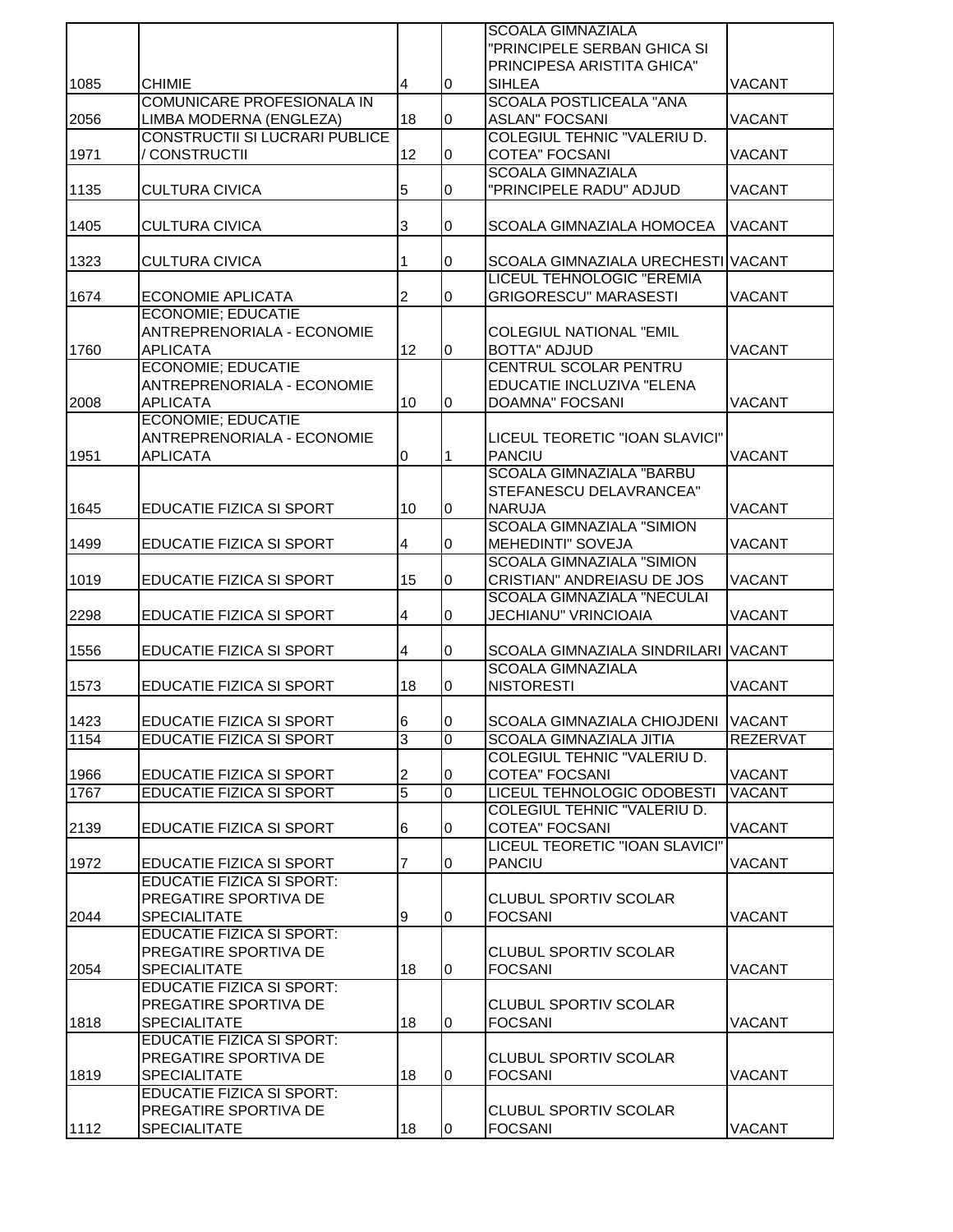|      | EDUCATIE FIZICA SI SPORT:        |                  |                |                                          |                 |
|------|----------------------------------|------------------|----------------|------------------------------------------|-----------------|
|      | PREGATIRE SPORTIVA DE            |                  |                | LICEUL CU PROGRAM SPORTIV                |                 |
| 1837 | <b>SPECIALITATE</b>              | 18               | $\overline{0}$ | <b>FOCSANI</b>                           | <b>VACANT</b>   |
|      | <b>EDUCATIE FIZICA SI SPORT:</b> |                  |                |                                          |                 |
|      | PREGATIRE SPORTIVA DE            |                  |                | <b>CLUBUL SPORTIV SCOLAR</b>             |                 |
| 1821 | <b>SPECIALITATE</b>              | 9                | $\bf{0}$       | <b>FOCSANI</b>                           | <b>REZERVAT</b> |
|      | <b>EDUCATIE FIZICA SI SPORT:</b> |                  |                |                                          |                 |
|      | PREGATIRE SPORTIVA DE            |                  |                | LICEUL CU PROGRAM SPORTIV                |                 |
| 1840 | <b>SPECIALITATE</b>              | 8                | $\overline{0}$ | <b>FOCSANI</b>                           | <b>VACANT</b>   |
|      | <b>EDUCATIE FIZICA SI SPORT:</b> |                  |                |                                          |                 |
|      | PREGATIRE SPORTIVA DE            |                  |                | LICEUL CU PROGRAM SPORTIV                |                 |
| 1838 | <b>SPECIALITATE</b>              | 6                | 0              | <b>FOCSANI</b>                           | <b>VACANT</b>   |
|      | <b>EDUCATIE FIZICA SI SPORT:</b> |                  |                |                                          |                 |
|      | PREGATIRE SPORTIVA DE            |                  |                |                                          |                 |
|      |                                  |                  |                | LICEUL CU PROGRAM SPORTIV                |                 |
| 1839 | <b>SPECIALITATE</b>              | 6                | 0              | <b>FOCSANI</b>                           | VACANT          |
|      | <b>EDUCATIE FIZICA SI SPORT:</b> |                  |                |                                          |                 |
|      | PREGATIRE SPORTIVA DE            |                  |                | <b>CLUBUL SPORTIV SCOLAR</b>             |                 |
| 1822 | <b>SPECIALITATE</b>              | 18               | $\overline{0}$ | <b>FOCSANI</b>                           | <b>REZERVAT</b> |
|      |                                  |                  |                | <b>CENTRUL SCOLAR PENTRU</b>             |                 |
|      |                                  |                  |                | EDUCATIE INCLUZIVA "ELENA                |                 |
| 1992 | <b>EDUCATIE MUZICALA</b>         | 4                | 0              | <b>DOAMNA" FOCSANI</b>                   | <b>VACANT</b>   |
|      |                                  |                  |                | LICEUL "SIMION MEHEDINTI"                |                 |
| 1475 | EDUCATIE MUZICALA                | 3                | 0              | <b>VIDRA</b>                             | <b>VACANT</b>   |
|      |                                  |                  |                | <b>SCOALA GIMNAZIALA SLOBOZIA</b>        |                 |
| 1448 | EDUCATIE MUZICALA                | 15               | 0              | <b>BRADULUI</b>                          | <b>VACANT</b>   |
|      |                                  |                  |                | <b>SCOALA GIMNAZIALA</b>                 |                 |
|      |                                  |                  |                | "PRINCIPELE SERBAN GHICA SI              |                 |
|      |                                  |                  |                |                                          |                 |
|      |                                  |                  |                | PRINCIPESA ARISTITA GHICA"               |                 |
| 1096 | EDUCATIE MUZICALA                | 5                | $\bf{0}$       | <b>SIHLEA</b>                            | <b>VACANT</b>   |
|      |                                  |                  |                | <b>SCOALA GIMNAZIALA "SIMION</b>         |                 |
| 1344 | EDUCATIE MUZICALA                | 2                | 0              | <b>MEHEDINTI" SOVEJA</b>                 | <b>VACANT</b>   |
|      |                                  |                  |                |                                          |                 |
| 1348 | EDUCATIE MUZICALA                | 4                | 0              | SCOALA GIMNAZIALA TANASOAIA VACANT       |                 |
|      |                                  |                  |                | SCOALA GIMNAZIALA "VALERIU               |                 |
| 1619 | EDUCATIE MUZICALA                | 8                | 0              | D. COTEA" VIDRA                          | VACANT          |
| 1046 | EDUCATIE MUZICALA                | 3                | 0              | <b>SCOALA GIMNAZIALA OBREJITA</b>        | <b>VACANT</b>   |
|      |                                  |                  |                | <b>SCOALA GIMNAZIALA</b>                 |                 |
|      |                                  |                  |                |                                          |                 |
|      |                                  |                  |                |                                          |                 |
|      |                                  |                  |                | "PRINCIPELE SERBAN GHICA SI              |                 |
|      |                                  |                  |                | PRINCIPESA ARISTITA GHICA"               |                 |
| 1098 | EDUCATIE MUZICALA                | $\mathcal{P}$    | 10             | <b>SIHLEA</b>                            | <b>VACANT</b>   |
|      |                                  |                  |                | <b>SCOALA GIMNAZIALA NR.2</b>            |                 |
| 1912 | EDUCATIE MUZICALA                | 3                | 0              | <b>BORDEASCA VECHE</b>                   | VACANT          |
|      |                                  |                  |                | <b>SCOALA GIMNAZIALA "ION</b>            |                 |
| 1526 | EDUCATIE MUZICALA                | 7                | 0              | <b>DIACONU" TULNICI</b>                  | <b>VACANT</b>   |
| 1278 | <b>EDUCATIE MUZICALA</b>         | $\overline{2}$   | 0              | <b>SCOALA GIMNAZIALA PAULESTI</b>        | <b>VACANT</b>   |
|      |                                  |                  |                |                                          |                 |
| 1149 | EDUCATIE MUZICALA                | 7                | $\mathbf 0$    | <b>SCOALA GIMNAZIALA NR.1 MERA</b>       | <b>VACANT</b>   |
|      |                                  |                  |                | <b>SCOALA GIMNAZIALA</b>                 |                 |
|      |                                  |                  |                | "PRINCIPELE SERBAN GHICA SI              |                 |
|      |                                  |                  |                | PRINCIPESA ARISTITA GHICA"               |                 |
| 1097 | EDUCATIE MUZICALA                | 3                | 0              | <b>SIHLEA</b>                            | <b>VACANT</b>   |
|      |                                  |                  |                | <b>SCOALA GIMNAZIALA "STEFAN</b>         |                 |
|      |                                  |                  | 0              |                                          |                 |
| 1260 | EDUCATIE MUZICALA                | 3                |                | <b>CEL MARE" BIRSESTI</b>                | VACANT          |
|      |                                  |                  |                |                                          |                 |
| 1400 | EDUCATIE MUZICALA                | 2                | $\overline{0}$ | SCOALA GIMNAZIALA RUGINESTI              | <b>VACANT</b>   |
|      |                                  |                  |                | CENTRUL SCOLAR PENTRU                    |                 |
|      |                                  |                  |                | EDUCATIE INCLUZIVA "ELENA                |                 |
| 1991 | <b>EDUCATIE PLASTICA</b>         | 10               | 0              | <b>DOAMNA" FOCSANI</b>                   | <b>VACANT</b>   |
|      |                                  |                  |                | SCOALA GIMNAZIALA "NICOLAE               |                 |
| 1693 | EDUCATIE PLASTICA                | 18               | 0              | <b>IORGA" FOCSANI</b>                    | <b>VACANT</b>   |
|      |                                  |                  |                |                                          |                 |
|      |                                  |                  |                | <b>SCOALA GIMNAZIALA</b>                 |                 |
| 1710 | <b>EDUCATIE PLASTICA</b>         | $\boldsymbol{8}$ | 0              | "ALEXANDRU VLAHUTA" FOCSANI VACANT       |                 |
|      |                                  |                  |                | SCOALA GIMNAZIALA NR.7<br><b>FOCSANI</b> | VACANT          |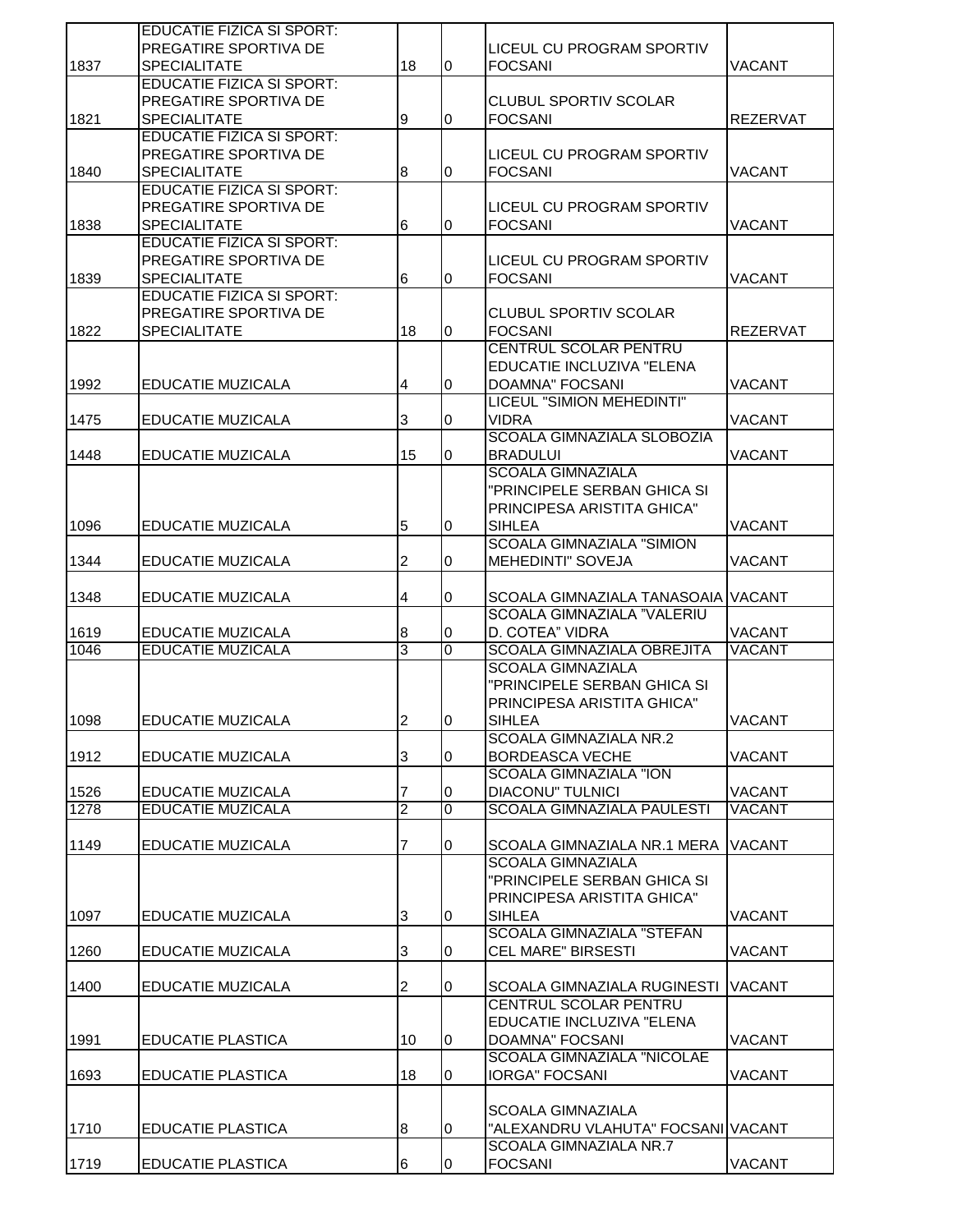|      |                                     |                |                | <b>SCOALA GIMNAZIALA</b>            |                 |
|------|-------------------------------------|----------------|----------------|-------------------------------------|-----------------|
| 1804 | <b>EDUCATIE PLASTICA</b>            | 4              | 0              | <b>SERBANESTI</b>                   | <b>VACANT</b>   |
|      |                                     |                |                | <b>SCOALA GIMNAZIALA "ION</b>       |                 |
| 1798 | EDUCATIE PLASTICA                   | 3              | 0              | <b>DIACONU" TULNICI</b>             | <b>VACANT</b>   |
| 1717 | <b>EDUCATIE PLASTICA</b>            | $\overline{2}$ | 0              | <b>SCOALA GIMNAZIALA GOLESTI</b>    | <b>VACANT</b>   |
|      |                                     |                |                | <b>SCOALA GIMNAZIALA "SIMION</b>    |                 |
| 1372 | <b>EDUCATIE PLASTICA</b>            | 2              | 0              | MEHEDINTI" SOVEJA                   | <b>VACANT</b>   |
|      |                                     |                |                |                                     |                 |
| 1318 | EDUCATIE PLASTICA                   | 3              | 0              | SCOALA GIMNAZIALA URECHESTI VACANT  |                 |
|      |                                     |                |                | <b>SCOALA GIMNAZIALA NR.2</b>       |                 |
| 1008 | <b>EDUCATIE PLASTICA</b>            | 1              | 0              | <b>BORDEASCA VECHE</b>              | <b>VACANT</b>   |
| 1326 | <b>EDUCATIE PLASTICA</b>            | 5              | 0              | <b>SCOALA GIMNAZIALA TIFESTI</b>    | <b>VACANT</b>   |
|      |                                     |                |                | SCOALA GIMNAZIALA SLOBOZIA          |                 |
| 1447 | <b>EDUCATIE PLASTICA</b>            | 15             | 0              | <b>BRADULUI</b>                     | <b>VACANT</b>   |
|      |                                     |                |                | <b>SCOALA GIMNAZIALA</b>            |                 |
| 1272 | EDUCATIE PLASTICA                   | 1              | 0              | <b>VIRTESCOIU</b>                   | <b>VACANT</b>   |
|      |                                     |                |                | <b>SCOALA GIMNAZIALA</b>            |                 |
|      |                                     |                |                | "PRINCIPELE SERBAN GHICA SI         |                 |
|      |                                     |                |                | PRINCIPESA ARISTITA GHICA"          |                 |
| 1099 | <b>EDUCATIE PLASTICA</b>            | 5              | $\overline{0}$ | <b>SIHLEA</b>                       | <b>VACANT</b>   |
|      |                                     |                |                |                                     |                 |
|      |                                     |                |                |                                     |                 |
| 1399 | <b>EDUCATIE PLASTICA</b>            | 2              | 0              | SCOALA GIMNAZIALA RUGINESTI         | <b>VACANT</b>   |
|      |                                     |                |                |                                     |                 |
| 1410 | <b>EDUCATIE PLASTICA</b>            | 4              | 0              | SCOALA GIMNAZIALA HOMOCEA           | <b>REZERVAT</b> |
|      |                                     |                |                |                                     |                 |
| 1347 | <b>EDUCATIE PLASTICA</b>            | 4              | 0              | SCOALA GIMNAZIALA TANASOAIA VACANT  |                 |
|      |                                     |                |                | <b>SCOALA GIMNAZIALA</b>            |                 |
|      |                                     |                |                | "ALEXANDRU VLAHUTA"                 |                 |
| 1311 | EDUCATIE PLASTICA                   | 5              | 0              | <b>GUGESTI</b>                      | <b>VACANT</b>   |
| 1741 | <b>EDUCATIE PLASTICA</b>            | 7              | 0              | <b>SCOALA GIMNAZIALA NANESTI</b>    | <b>VACANT</b>   |
|      |                                     |                |                |                                     |                 |
| 1559 | <b>EDUCATIE PLASTICA</b>            | 7              | 0              | SCOALA GIMNAZIALA SINDRILARI VACANT |                 |
| 1045 | <b>EDUCATIE PLASTICA</b>            | 4              | 0              | SCOALA GIMNAZIALA OBREJITA          | <b>VACANT</b>   |
|      |                                     |                |                | <b>LICEUL TEHNOLOGIC</b>            |                 |
|      | EDUCATIE PLASTICA - EDUCATIE        |                |                | "ALEXANDRU IOAN CUZA"               |                 |
| 1512 | VIZUALA                             | 6              | 0              | <b>PANCIU</b>                       | <b>VACANT</b>   |
|      | <b>EDUCATIE PLASTICA - EDUCATIE</b> |                |                | <b>LICEUL CU PROGRAM SPORTIV</b>    |                 |
| 1836 | <b>VIZUALA</b>                      | 5              | 0              | <b>FOCSANI</b>                      | <b>VACANT</b>   |
|      | <b>EDUCATIE PLASTICA - EDUCATIE</b> |                |                | <b>LICEUL PEDAGOGIC "SPIRU</b>      |                 |
| 1902 | VIZUALA                             |                | lo.            | HARET" FOCSANI                      | <b>VACANT</b>   |
|      | <b>EDUCATIE PLASTICA - EDUCATIE</b> |                |                | LICEUL "SIMION MEHEDINTI"           |                 |
| 1476 | <b>VIZUALA</b>                      | 3              | 0              | <b>VIDRA</b>                        | <b>VACANT</b>   |
|      | <b>EDUCATIE PLASTICA - EDUCATIE</b> |                |                | LICEUL TEHNOLOGIC "G.G.             |                 |
| 1878 | VIZUALA                             | 3              | 0              | LONGINESCU" FOCSANI                 | VACANT          |
|      |                                     |                |                |                                     |                 |
|      | EDUCATIE PLASTICA - EDUCATIE        |                |                | SCOALA GIMNAZIALA "MARESAL          |                 |
| 1147 | VIZUALA - EDUCATIE ARTISTICA        | 6              | 0              | ALEXANDRU AVERESCU" ADJUD           | <b>VACANT</b>   |
|      | EDUCATIE PLASTICA - EDUCATIE        |                |                | LICEUL TEHNOLOGIC "EREMIA           |                 |
| 1673 | VIZUALA - EDUCATIE ARTISTICA        | 11             | 0              | <b>GRIGORESCU" MARASESTI</b>        | <b>VACANT</b>   |
|      | <b>EDUCATIE PLASTICA - EDUCATIE</b> |                |                | <b>COLEGIUL TEHNIC "VALERIU D.</b>  |                 |
| 1964 | VIZUALA - EDUCATIE ARTISTICA        | 4              | 0              | <b>COTEA" FOCSANI</b>               | <b>VACANT</b>   |
|      | <b>EDUCATIE PLASTICA - EDUCATIE</b> |                |                | LICEUL TEORETIC "IOAN SLAVICI"      |                 |
| 1954 | VIZUALA - EDUCATIE ARTISTICA        | 13             | 0              | <b>PANCIU</b>                       | <b>VACANT</b>   |
|      | EDUCATIE PLASTICA - EDUCATIE        |                |                |                                     |                 |
| 1601 | VIZUALA - EDUCATIE ARTISTICA        |                | 0              | SCOALA GIMNAZIALA BALESTI           | VACANT          |
|      |                                     | 5              |                |                                     |                 |
|      |                                     |                |                | SCOALA GIMNAZIALA "BARBU            |                 |
|      | EDUCATIE PLASTICA - EDUCATIE        |                |                | STEFANESCU DELAVRANCEA"             |                 |
| 1646 | VIZUALA - EDUCATIE ARTISTICA        | 7              | 0              | <b>NARUJA</b>                       | <b>VACANT</b>   |
|      | <b>EDUCATIE PLASTICA - EDUCATIE</b> |                |                | <b>SCOALA GIMNAZIALA "NECULAI</b>   |                 |
| 1061 | VIZUALA - EDUCATIE ARTISTICA        | 9              | 0              | JECHIANU" VRINCIOAIA                | <b>VACANT</b>   |
|      |                                     |                |                | <b>SCOALA GIMNAZIALA</b>            |                 |
|      | EDUCATIE PLASTICA - EDUCATIE        |                |                | "PROFESOR PANAITE C. MAZILU"        |                 |
| 1586 | VIZUALA - EDUCATIE ARTISTICA        | 6              | 0              | <b>BROSTENI</b>                     | <b>VACANT</b>   |
|      | EDUCATIE PLASTICA - EDUCATIE        |                |                |                                     |                 |
| 1632 | VIZUALA - EDUCATIE ARTISTICA        | 5              | 0              | SCOALA GIMNAZIALA PALTIN            | <b>VACANT</b>   |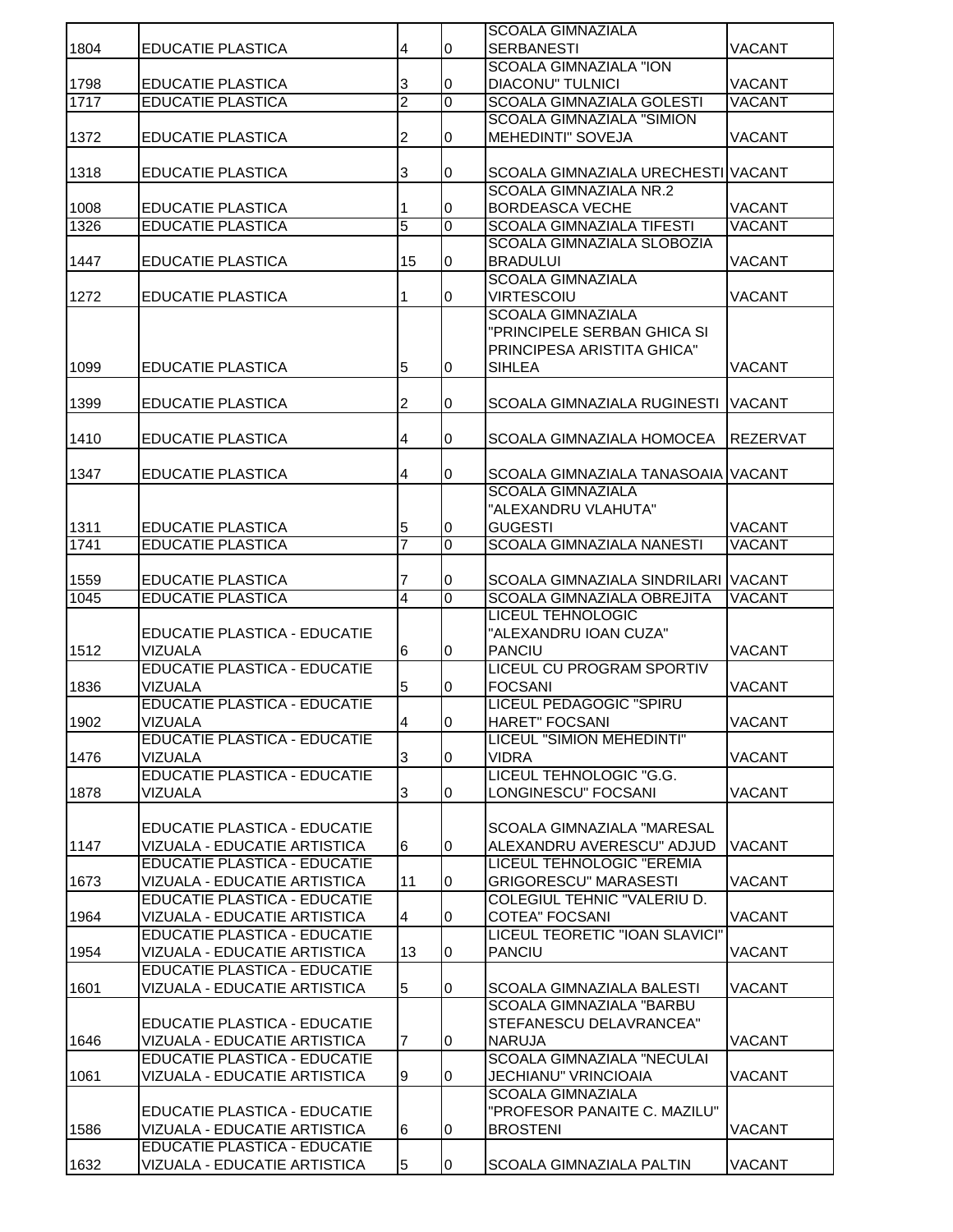|      |                                             |                |              | <b>SCOALA GIMNAZIALA "MARESAL</b>                 |                 |
|------|---------------------------------------------|----------------|--------------|---------------------------------------------------|-----------------|
| 2100 | EDUCATIE TEHNOLOGICA                        | 4              | 0            | ALEXANDRU AVERESCU" ADJUD                         | <b>REZERVAT</b> |
|      |                                             |                |              | <b>SCOALA GIMNAZIALA "REGINA</b>                  |                 |
| 1027 | <b>EDUCATIE TEHNOLOGICA</b>                 | 5              | 0            | <b>MARIA" VINTILEASCA</b>                         | <b>VACANT</b>   |
|      |                                             |                |              | <b>SCOALA GIMNAZIALA</b>                          |                 |
|      |                                             |                |              | "PRINCIPELE SERBAN GHICA SI                       |                 |
|      |                                             | 3              | 0            | PRINCIPESA ARISTITA GHICA"<br><b>SIHLEA</b>       |                 |
| 1090 | <b>EDUCATIE TEHNOLOGICA</b>                 |                |              |                                                   | <b>VACANT</b>   |
| 1412 | EDUCATIE TEHNOLOGICA                        | 6              | 0            | SCOALA GIMNAZIALA HOMOCEA                         | REZERVAT        |
| 1148 | <b>EDUCATIE TEHNOLOGICA</b>                 | $\overline{5}$ | $\mathbf{0}$ | <b>SCOALA GIMNAZIALA JITIA</b>                    | <b>VACANT</b>   |
|      |                                             |                |              | <b>SCOALA GIMNAZIALA "VASILE</b>                  |                 |
| 2026 | <b>EDUCATIE TEHNOLOGICA</b>                 | 3              | 0            | <b>IFTIMESCU" VALEA SARII</b>                     | VACANT          |
|      |                                             |                |              | <b>SCOALA GIMNAZIALA</b>                          |                 |
|      |                                             |                |              | "PROF.GENERAL GHEORGHE                            |                 |
| 1785 | <b>EDUCATIE TEHNOLOGICA</b>                 | 2              | 0            | GHEORGHIU" GOLOGANU                               | <b>REZERVAT</b> |
|      |                                             |                |              |                                                   |                 |
| 1354 | <b>EDUCATIE TEHNOLOGICA</b>                 | 2              | 0            | SCOALA GIMNAZIALA TANASOAIA VACANT                |                 |
|      |                                             |                |              | <b>SCOALA GIMNAZIALA "IONEL</b>                   |                 |
| 1302 | <b>EDUCATIE TEHNOLOGICA</b>                 | 4              | 0            | <b>SARBU" CIORASTI</b>                            | <b>VACANT</b>   |
|      |                                             |                |              | <b>SCOALA GIMNAZIALA "STEFAN</b>                  |                 |
| 1261 | <b>EDUCATIE TEHNOLOGICA</b>                 | 3              | 0            | <b>CEL MARE" BIRSESTI</b>                         | <b>VACANT</b>   |
|      |                                             |                |              | <b>SCOALA GIMNAZIALA NR.2</b>                     |                 |
| 1009 | <b>EDUCATIE TEHNOLOGICA</b>                 | 1              | 0            | <b>BORDEASCA VECHE</b>                            | <b>VACANT</b>   |
|      |                                             |                |              | <b>SCOALA GIMNAZIALA NR.1</b>                     |                 |
| 2055 | <b>EDUCATIE TEHNOLOGICA</b>                 | 6              | 0            | <b>STRAOANE</b>                                   | <b>VACANT</b>   |
|      |                                             |                |              | SCOALA GIMNAZIALA "DR.                            |                 |
|      |                                             |                |              | <b>COSTICA BALAN" POIANA</b>                      |                 |
| 1234 | EDUCATIE TEHNOLOGICA                        | $\overline{c}$ | 0            | <b>CRISTEI</b>                                    | <b>VACANT</b>   |
| 1603 | <b>EDUCATIE TEHNOLOGICA</b>                 | 3              | $\Omega$     | <b>SCOALA GIMNAZIALA BALESTI</b>                  | <b>VACANT</b>   |
|      |                                             |                |              | <b>SCOALA GIMNAZIALA</b>                          |                 |
|      |                                             |                |              | "PROF.GENERAL GHEORGHE                            |                 |
| 1786 | <b>EDUCATIE TEHNOLOGICA</b>                 | 2              | $\Omega$     | GHEORGHIU" GOLOGANU                               | <b>VACANT</b>   |
|      |                                             |                |              |                                                   |                 |
| 2119 | <b>EDUCATIE TEHNOLOGICA</b>                 | 7              | 0            | SCOALA GIMNAZIALA RUGINESTI VACANT                |                 |
|      |                                             |                |              |                                                   |                 |
|      |                                             |                |              | <b>CENTRUL SCOLAR PENTRU</b>                      |                 |
| 2019 | EDUCATIE TEHNOLOGICA                        | 4              | 0            | EDUCATIE INCLUZIVA MIHALCENI VACANT               |                 |
|      | EDUCATOARE/INSTITUTOR PENTRU                |                |              |                                                   |                 |
|      | <b>INVATAMANTUL</b>                         |                |              |                                                   |                 |
|      | PRESCOLAR/PROFESOR PENTRU                   |                |              |                                                   |                 |
| 2300 | INVATAMANTUL PRESCOLAR (IN<br>LIMBA ROMANA) | 25             | $\Omega$     | SCOALA GIMNAZIALA "ION<br><b>DIACONU" TULNICI</b> | <b>VACANT</b>   |
|      | EDUCATOARE/INSTITUTOR PENTRU                |                |              |                                                   |                 |
|      | <b>INVATAMANTUL</b>                         |                |              |                                                   |                 |
|      | PRESCOLAR/PROFESOR PENTRU                   |                |              |                                                   |                 |
|      | INVATAMANTUL PRESCOLAR (IN                  |                |              | <b>GRADINITA CU PROGRAM</b>                       |                 |
| 2321 | LIMBA ROMANA)                               | 25             | $\Omega$     | PRELUNGIT NR.1 ODOBESTI                           | <b>REZERVAT</b> |
|      | EDUCATOARE/INSTITUTOR PENTRU                |                |              |                                                   |                 |
|      | <b>INVATAMANTUL</b>                         |                |              |                                                   |                 |
|      | PRESCOLAR/PROFESOR PENTRU                   |                |              |                                                   |                 |
|      | <b>INVATAMANTUL PRESCOLAR (IN</b>           |                |              | <b>GRADINITA CU PROGRAM</b>                       |                 |
| 2319 | LIMBA ROMANA)                               | 25             | $\Omega$     | PRELUNGIT NR.17 FOCSANI                           | <b>REZERVAT</b> |
|      | EDUCATOARE/INSTITUTOR PENTRU                |                |              |                                                   |                 |
|      | <b>INVATAMANTUL</b>                         |                |              |                                                   |                 |
|      | PRESCOLAR/PROFESOR PENTRU                   |                |              |                                                   |                 |
|      | <b>INVATAMANTUL PRESCOLAR (IN</b>           |                |              | <b>GRADINITA CU PROGRAM</b>                       |                 |
| 1752 | LIMBA ROMANA)                               | 25             | $\Omega$     | PRELUNGIT NR.17 FOCSANI                           | REZERVAT        |
|      | EDUCATOARE/INSTITUTOR PENTRU                |                |              |                                                   |                 |
|      | <b>INVATAMANTUL</b>                         |                |              |                                                   |                 |
|      | PRESCOLAR/PROFESOR PENTRU                   |                |              |                                                   |                 |
|      | INVATAMANTUL PRESCOLAR (IN                  |                |              |                                                   |                 |
| 1134 | LIMBA ROMANA)                               | 25             | 0            | SCOALA GIMNAZIALA JITIA                           | <b>VACANT</b>   |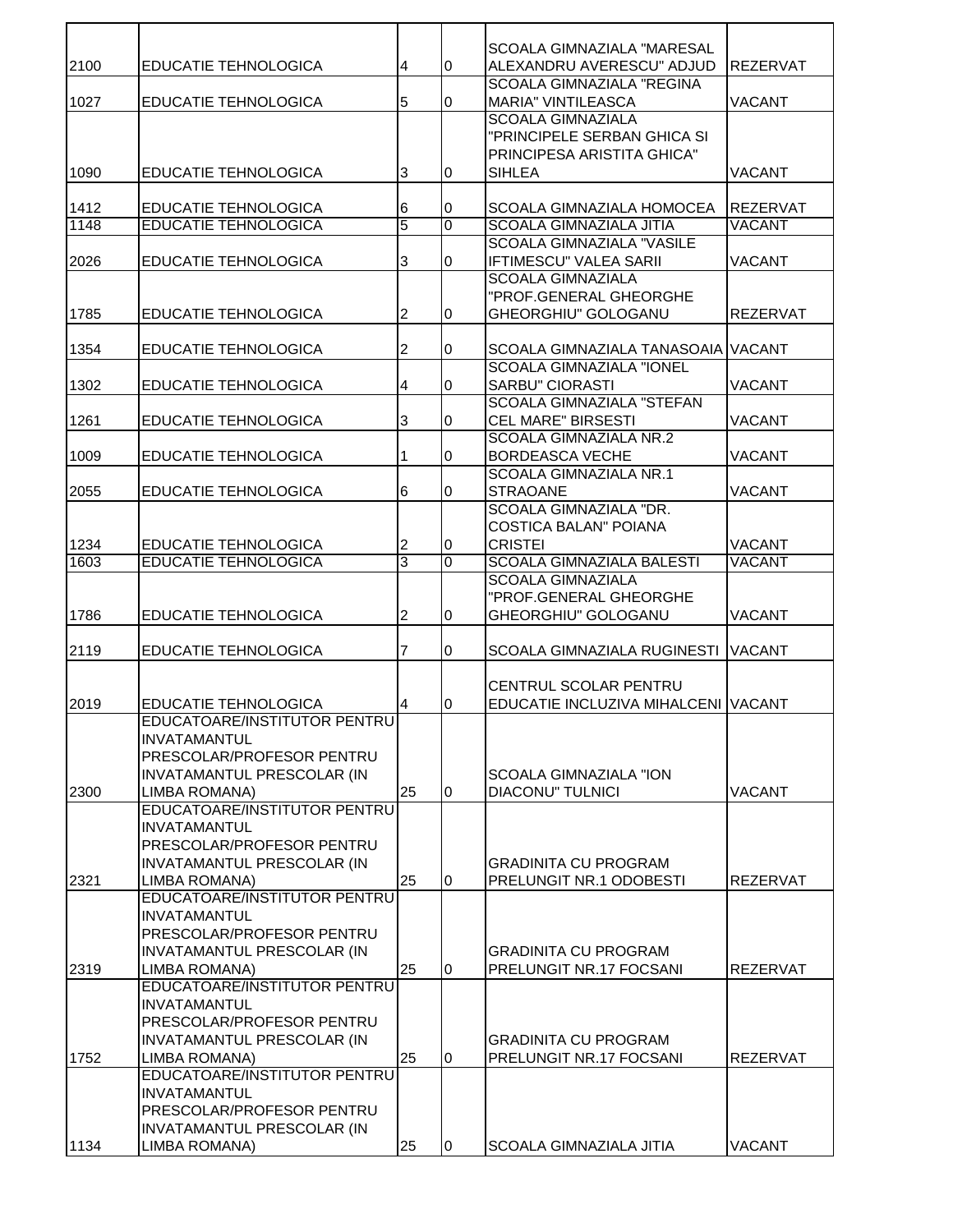|      | EDUCATOARE/INSTITUTOR PENTRU                   |                  |                |                                    |                 |
|------|------------------------------------------------|------------------|----------------|------------------------------------|-----------------|
|      | <b>INVATAMANTUL</b>                            |                  |                |                                    |                 |
|      | PRESCOLAR/PROFESOR PENTRU                      |                  |                |                                    |                 |
|      | INVATAMANTUL PRESCOLAR (IN                     |                  |                | <b>SCOALA GIMNAZIALA "DIMITRIE</b> |                 |
| 1652 | LIMBA ROMANA)                                  | 18               | 0              | <b>GUSTI" NEREJU</b>               | VACANT          |
|      | EDUCATOARE/INSTITUTOR PENTRU                   |                  |                |                                    |                 |
|      | <b>INVATAMANTUL</b>                            |                  |                |                                    |                 |
|      | PRESCOLAR/PROFESOR PENTRU                      |                  |                |                                    |                 |
|      | INVATAMANTUL PRESCOLAR (IN                     |                  |                | SCOALA GIMNAZIALA "NECULAI         |                 |
| 2267 | LIMBA ROMANA)                                  | 25               | $\Omega$       | <b>JECHIANU" VRINCIOAIA</b>        | <b>REZERVAT</b> |
|      | EDUCATOARE/INSTITUTOR PENTRU                   |                  |                |                                    |                 |
|      | <b>INVATAMANTUL</b>                            |                  |                |                                    |                 |
|      | PRESCOLAR/PROFESOR PENTRU                      |                  |                | SCOALA GIMNAZIALA "DR.             |                 |
|      | INVATAMANTUL PRESCOLAR (IN                     |                  |                | COSTICA BALAN" POIANA              |                 |
| 2293 | LIMBA ROMANA)                                  | 25               | 0              | <b>CRISTEI</b>                     | VACANT          |
|      | EDUCATOARE/INSTITUTOR PENTRU                   |                  |                |                                    |                 |
|      |                                                |                  |                |                                    |                 |
|      | <b>INVATAMANTUL</b>                            |                  |                |                                    |                 |
|      | PRESCOLAR/PROFESOR PENTRU                      |                  |                |                                    |                 |
|      | INVATAMANTUL PRESCOLAR (IN                     |                  |                | <b>SCOALA GIMNAZIALA "EMIL</b>     |                 |
| 2290 | LIMBA ROMANA)                                  | 25               | $\overline{0}$ | ATANASIU" GAROAFA                  | <b>REZERVAT</b> |
|      | EDUCATOARE/INSTITUTOR PENTRU                   |                  |                |                                    |                 |
|      | <b>INVATAMANTUL</b>                            |                  |                |                                    |                 |
|      | PRESCOLAR/PROFESOR PENTRU                      |                  |                |                                    |                 |
|      | <b>INVATAMANTUL PRESCOLAR (IN</b>              |                  |                | <b>SCOALA GIMNAZIALA "NECULAI</b>  |                 |
| 1041 | LIMBA ROMANA)                                  | 18               | $\Omega$       | JECHIANU" VRINCIOAIA               | <b>VACANT</b>   |
|      | EDUCATOARE/INSTITUTOR PENTRU                   |                  |                |                                    |                 |
|      | <b>INVATAMANTUL</b>                            |                  |                |                                    |                 |
|      | PRESCOLAR/PROFESOR PENTRU                      |                  |                |                                    |                 |
|      | INVATAMANTUL PRESCOLAR (IN                     |                  |                | LICEUL TEORETIC "GRIGORE           |                 |
| 1413 | LIMBA ROMANA)                                  | 18               | $\overline{0}$ | <b>GHEBA" DUMITRESTI</b>           | VACANT          |
|      | EDUCATOARE/INSTITUTOR PENTRU                   |                  |                |                                    |                 |
|      | <b>INVATAMANTUL</b>                            |                  |                |                                    |                 |
|      | PRESCOLAR/PROFESOR PENTRU                      |                  |                |                                    |                 |
|      | <b>INVATAMANTUL PRESCOLAR (IN</b>              |                  |                | <b>SCOALA GIMNAZIALA "NECULAI</b>  |                 |
| 2247 | LIMBA ROMANA)                                  | 25               | 0              | JECHIANU" VRINCIOAIA               | <b>VACANT</b>   |
|      | EDUCATOARE/INSTITUTOR PENTRU                   |                  |                |                                    |                 |
|      | <b>INVATAMANTUL</b>                            |                  |                |                                    |                 |
|      | PRESCOLAR/PROFESOR PENTRU                      |                  |                |                                    |                 |
|      | <b>INVATAMANTUL PRESCOLAR (IN</b>              |                  |                |                                    |                 |
|      |                                                |                  |                |                                    |                 |
| 2252 | LIMBA ROMANA)<br>ELECTRONICA SI AUTOMATIZARI / | 25               | Iо             | SCOALA GIMNAZIALA HOMOCEA VACANT   |                 |
|      |                                                |                  |                | <b>COLEGIUL TEHNIC "EDMOND</b>     |                 |
| 1845 | ELECTRONICA SI AUTOMATIZARI                    | 18               | 0              | NICOLAU" FOCSANI                   | REZERVAT        |
|      | FILOSOFIE; LOGICA,                             |                  |                |                                    |                 |
|      | ARGUMENTARE SI COMUNICARE -                    |                  |                | LICEUL TEORETIC "IOAN SLAVICI"     |                 |
| 1949 | PSIHOLOGIE - STUDII SOCIALE                    | Ι9               | 2              | <b>PANCIU</b>                      | <b>REZERVAT</b> |
|      | FILOSOFIE; LOGICA,                             |                  |                |                                    |                 |
|      | ARGUMENTARE SI COMUNICARE -                    |                  |                | <b>COLEGIUL NATIONAL "EMIL</b>     |                 |
| 1761 | SOCIOLOGIE - STUDII SOCIALE                    | 5                | 0              | <b>BOTTA" ADJUD</b>                | VACANT          |
|      |                                                |                  |                | <b>COLEGIUL TEHNIC "VALERIU D.</b> |                 |
| 2320 | <b>FIZICA</b>                                  | 5                | 0              | <b>COTEA" FOCSANI</b>              | <b>REZERVAT</b> |
|      |                                                |                  |                | LICEUL TEHNOLOGIC "EREMIA          |                 |
| 2303 | <b>FIZICA</b>                                  | 9                | 0              | <b>GRIGORESCU" MARASESTI</b>       | <b>REZERVAT</b> |
| 1338 | <b>FIZICA</b>                                  | $\overline{4}$   | $\overline{0}$ | <b>SCOALA GIMNAZIALA PAUNESTI</b>  | <b>REZERVAT</b> |
|      |                                                |                  |                | <b>SCOALA GIMNAZIALA</b>           |                 |
|      |                                                |                  |                | "PRINCIPELE SERBAN GHICA SI        |                 |
|      |                                                |                  |                | PRINCIPESA ARISTITA GHICA"         |                 |
| 1084 | <b>FIZICA</b>                                  | 4                | 0              | <b>SIHLEA</b>                      | <b>REZERVAT</b> |
|      |                                                |                  |                |                                    |                 |
| 1790 | <b>FIZICA</b>                                  | 6                | 0              | SCOALA GIMNAZIALA FITIONESTI       | <b>VACANT</b>   |
|      |                                                |                  |                | <b>SCOALA GIMNAZIALA "NECULAI</b>  |                 |
| 1065 | <b>FIZICA</b>                                  | $\boldsymbol{8}$ | 0              | <b>JECHIANU" VRINCIOAIA</b>        | REZERVAT        |
| 1144 | <b>FIZICA</b>                                  | $\overline{8}$   | $\overline{0}$ | <b>SCOALA GIMNAZIALA JITIA</b>     | <b>VACANT</b>   |
|      |                                                |                  |                | SCOALA GIMNAZIALA "SIMION          |                 |
|      |                                                |                  |                |                                    |                 |
| 1296 | <b>FIZICA</b>                                  | 6                | 0              | <b>MEHEDINTI" SOVEJA</b>           | VACANT          |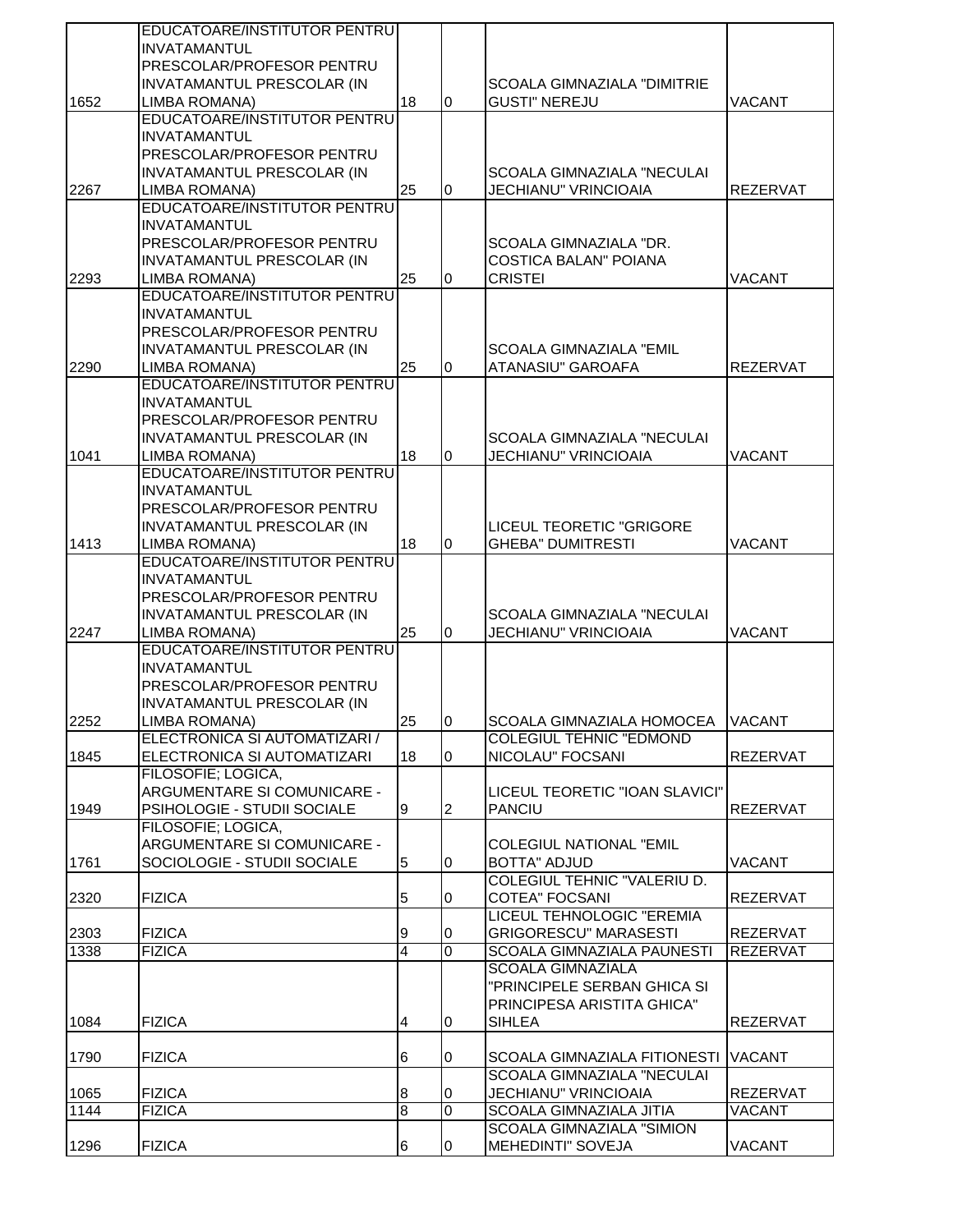|      |                                           |                |                | <b>SCOALA GIMNAZIALA "IONEL</b>    |                 |
|------|-------------------------------------------|----------------|----------------|------------------------------------|-----------------|
| 1300 | <b>FIZICA</b>                             | 6              | 0              | <b>SARBU" CIORASTI</b>             | <b>VACANT</b>   |
|      |                                           |                |                | SCOALA GIMNAZIALA "DR.             |                 |
|      |                                           |                |                | <b>COSTICA BALAN" POIANA</b>       |                 |
| 1232 | <b>FIZICA</b>                             | 4              | $\bf{0}$       | <b>CRISTEI</b>                     | <b>VACANT</b>   |
|      |                                           |                |                | <b>SCOALA GIMNAZIALA SLOBOZIA</b>  |                 |
| 1444 | <b>FIZICA</b>                             | 16             | 0              | <b>BRADULUI</b>                    | <b>VACANT</b>   |
| 1337 | <b>FIZICA</b>                             | 10             | $\overline{0}$ | <b>SCOALA GIMNAZIALA PAUNESTI</b>  | <b>VACANT</b>   |
|      |                                           |                |                | <b>SCOALA GIMNAZIALA "SIMION</b>   |                 |
| 1016 | <b>FIZICA</b>                             | $\overline{c}$ | 0              | <b>CRISTIAN" ANDREIASU DE JOS</b>  | <b>VACANT</b>   |
| 1596 | <b>FIZICA</b>                             | 4              | $\overline{0}$ | <b>SCOALA GIMNAZIALA BALESTI</b>   | <b>VACANT</b>   |
|      |                                           |                |                | <b>CENTRUL SCOLAR PENTRU</b>       |                 |
|      |                                           |                |                | EDUCATIE INCLUZIVA "ELENA          |                 |
| 1988 | <b>FIZICA - STIINTE</b>                   | 16             | 0              | <b>DOAMNA" FOCSANI</b>             | <b>VACANT</b>   |
|      |                                           |                |                | <b>COLEGIUL TEHNIC "GHEORGHE</b>   |                 |
| 2304 | <b>GEOGRAFIE</b>                          | 18             | 0              | <b>BALS" ADJUD</b>                 | <b>REZERVAT</b> |
|      |                                           |                |                |                                    |                 |
|      | INFORMATICA - TEHNOLOGIA                  |                |                | LICEUL TEORETIC "IOAN SLAVICI"     |                 |
| 2231 | <b>INFORMATIEI SI A COMUNICATIILOR 18</b> |                | 0              | <b>PANCIU</b>                      | <b>REZERVAT</b> |
|      |                                           |                |                | <b>LICEUL TEHNOLOGIC</b>           |                 |
|      | INFORMATICA - TEHNOLOGIA                  |                |                | "ALEXANDRU IOAN CUZA"              |                 |
| 1495 | INFORMATIEI SI A COMUNICATIILOR 13        |                | 0              | <b>PANCIU</b>                      | <b>REZERVAT</b> |
|      |                                           |                |                | CENTRUL SCOLAR PENTRU              |                 |
|      | INFORMATICA - TEHNOLOGIA                  |                |                | EDUCATIE INCLUZIVA "ELENA          |                 |
| 1985 | <b>INFORMATIEI SI A COMUNICATIILOR 11</b> |                | 0              | DOAMNA" FOCSANI                    | <b>VACANT</b>   |
|      |                                           |                |                |                                    |                 |
|      | INFORMATICA - TEHNOLOGIA                  |                |                | LICEUL TEORETIC "DUILIU            |                 |
| 1816 | INFORMATIEI SI A COMUNICATIILOR 4         |                | $\overline{0}$ | ZAMFIRESCU" ODOBESTI               | <b>VACANT</b>   |
|      |                                           |                |                | <b>LICEUL TEHNOLOGIC</b>           |                 |
|      | <b>INFORMATICA - TEHNOLOGIA</b>           |                |                | "ALEXANDRU IOAN CUZA"              |                 |
| 1501 | INFORMATIEI SI A COMUNICATIILOR 12        |                | 0              | <b>PANCIU</b>                      | <b>VACANT</b>   |
|      |                                           |                |                | <b>SCOALA GIMNAZIALA</b>           |                 |
|      | INFORMATICA SI TEHNOLOGIA                 |                |                | "PROFESOR PANAITE C. MAZILU"       |                 |
| 1585 | INFORMATIEI SI A COMUNICATIILOR 2         |                | $\overline{2}$ | <b>BROSTENI</b>                    | <b>VACANT</b>   |
|      |                                           |                |                |                                    |                 |
|      | INFORMATICA SI TEHNOLOGIA                 |                |                | <b>SCOALA GIMNAZIALA</b>           |                 |
| 1578 | INFORMATIEI SI A COMUNICATIILOR 3         |                | 0              | <b>NISTORESTI</b>                  | <b>VACANT</b>   |
|      |                                           |                |                |                                    |                 |
|      | <b>INFORMATICA SI TEHNOLOGIA</b>          |                |                |                                    |                 |
| 1581 | INFORMATIEI SI A COMUNICATIILOR 1         |                | I0.            | ISCOALA GIMNAZIALA MILCOVUL        | <b>REZERVAT</b> |
|      |                                           |                |                |                                    |                 |
|      | INFORMATICA SI TEHNOLOGIA                 |                |                |                                    |                 |
| 1685 | INFORMATIEI SI A COMUNICATIILOR 4         |                | $\overline{4}$ | SCOALA GIMNAZIALA VULTURU          | <b>VACANT</b>   |
|      |                                           |                |                |                                    |                 |
|      | INFORMATICA SI TEHNOLOGIA                 |                |                |                                    |                 |
| 1918 | INFORMATIEI SI A COMUNICATIILOR 8         |                | $\overline{0}$ | <b>SCOALA GIMNAZIALA SURAIA</b>    | <b>REZERVAT</b> |
|      |                                           |                |                |                                    |                 |
|      | INFORMATICA SI TEHNOLOGIA                 |                |                |                                    |                 |
| 1740 | INFORMATIEI SI A COMUNICATIILOR 2         |                | $\overline{2}$ | <b>SCOALA GIMNAZIALA NANESTI</b>   | <b>VACANT</b>   |
|      |                                           |                |                |                                    |                 |
|      | INFORMATICA SI TEHNOLOGIA                 |                |                | <b>SCOALA GIMNAZIALA "DIMITRIE</b> |                 |
| 1655 | INFORMATIEI SI A COMUNICATIILOR 7         |                | 3              | <b>GUSTI" NEREJU</b>               | <b>VACANT</b>   |
|      |                                           |                |                |                                    |                 |
|      | INFORMATICA SI TEHNOLOGIA                 |                |                |                                    |                 |
| 1630 | INFORMATIEI SI A COMUNICATIILOR 2         |                | $\overline{2}$ | SCOALA GIMNAZIALA PALTIN           | <b>VACANT</b>   |
|      |                                           |                |                |                                    |                 |
|      | <b>INFORMATICA SI TEHNOLOGIA</b>          |                |                | <b>SCOALA GIMNAZIALA</b>           |                 |
| 2098 | INFORMATIEI SI A COMUNICATIILOR 1         |                | $\overline{5}$ | <b>VIRTESCOIU</b>                  | <b>VACANT</b>   |
|      |                                           |                |                |                                    |                 |
|      | <b>INFORMATICA SI TEHNOLOGIA</b>          |                |                |                                    |                 |
| 1277 | INFORMATIEI SI A COMUNICATIILOR 3         |                | 0              | SCOALA GIMNAZIALA PAULESTI         | VACANT          |
|      |                                           |                |                |                                    |                 |
|      | INFORMATICA SI TEHNOLOGIA                 |                |                | <b>SCOALA GIMNAZIALA "VICTOR</b>   |                 |
| 1185 | INFORMATIEI SI A COMUNICATIILOR 3         |                | 4              | <b>SLAVESCU" COTESTI</b>           | <b>VACANT</b>   |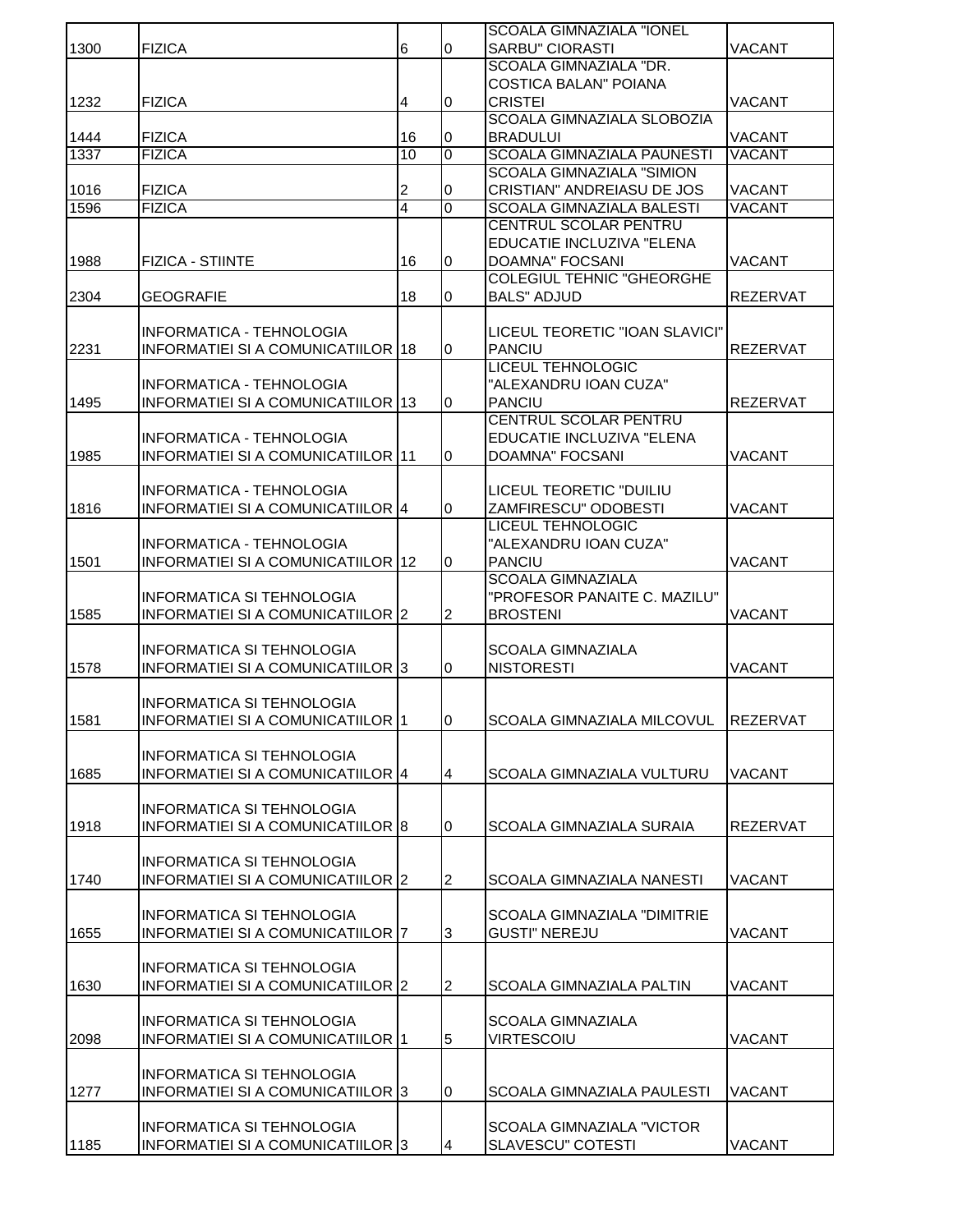|      | <b>INFORMATICA SI TEHNOLOGIA</b>                                                                                                |    |                |                                                                                                        |               |
|------|---------------------------------------------------------------------------------------------------------------------------------|----|----------------|--------------------------------------------------------------------------------------------------------|---------------|
| 1163 | INFORMATIEI SI A COMUNICATIILOR 2                                                                                               |    | l <sub>0</sub> | <b>SCOALA GIMNAZIALA PUFESTI</b>                                                                       | <b>VACANT</b> |
| 1070 | <b>INFORMATICA SI TEHNOLOGIA</b><br>INFORMATIEI SI A COMUNICATIILOR 3                                                           |    | $\overline{0}$ | <b>SCOALA GIMNAZIALA "NECULAI</b><br><b>JECHIANU" VRINCIOAIA</b>                                       | <b>VACANT</b> |
| 1100 | <b>INFORMATICA SI TEHNOLOGIA</b><br>INFORMATIEI SI A COMUNICATIILOR 2                                                           |    | 1              | <b>SCOALA GIMNAZIALA</b><br>"PRINCIPELE SERBAN GHICA SI<br>PRINCIPESA ARISTITA GHICA"<br><b>SIHLEA</b> | <b>VACANT</b> |
| 1101 | INFORMATICA SI TEHNOLOGIA<br>INFORMATIEI SI A COMUNICATIILOR 1                                                                  |    | 0              | <b>SCOALA GIMNAZIALA</b><br>"PRINCIPELE SERBAN GHICA SI<br>PRINCIPESA ARISTITA GHICA"<br><b>SIHLEA</b> | <b>VACANT</b> |
| 1452 | INFORMATICA SI TEHNOLOGIA<br>INFORMATIEI SI A COMUNICATIILOR 10                                                                 |    | $\overline{0}$ | SCOALA GIMNAZIALA SLOBOZIA<br><b>BRADULUI</b>                                                          | <b>VACANT</b> |
| 1453 | <b>INFORMATICA SI TEHNOLOGIA</b><br>INFORMATIEI SI A COMUNICATIILOR 0                                                           |    | $\overline{7}$ | SCOALA GIMNAZIALA SLOBOZIA<br><b>BRADULUI</b>                                                          | <b>VACANT</b> |
| 1647 | <b>INFORMATICA SI TEHNOLOGIA</b><br>INFORMATIEI SI A COMUNICATIILOR 3                                                           |    | l <sub>0</sub> | SCOALA GIMNAZIALA "BARBU<br>STEFANESCU DELAVRANCEA"<br><b>NARUJA</b>                                   | <b>VACANT</b> |
| 1007 | INFORMATICA SI TEHNOLOGIA<br>INFORMATIEI SI A COMUNICATIILOR 2                                                                  |    | 6              | SCOALA GIMNAZIALA NR.2<br><b>BORDEASCA VECHE</b>                                                       | <b>VACANT</b> |
| 1546 | <b>INFORMATICA SI TEHNOLOGIA</b><br>INFORMATIEI SI A COMUNICATIILOR 2                                                           |    | $\overline{2}$ | <b>SCOALA GIMNAZIALA GURA</b><br><b>CALITEI</b>                                                        | <b>VACANT</b> |
| 1602 | <b>INFORMATICA SI TEHNOLOGIA</b><br>INFORMATIEI SI A COMUNICATIILOR 1                                                           |    | $\overline{2}$ | <b>SCOALA GIMNAZIALA BALESTI</b>                                                                       | <b>VACANT</b> |
| 1788 | INFORMATICA SI TEHNOLOGIA<br>INFORMATIEI SI A COMUNICATIILOR 2                                                                  |    | $\overline{2}$ | <b>SCOALA GIMNAZIALA</b><br>"PROF.GENERAL GHEORGHE<br>GHEORGHIU" GOLOGANU                              | <b>VACANT</b> |
| 1111 | <b>INFORMATICA SI TEHNOLOGIA</b><br>INFORMATIEI SI A COMUNICATIILOR 1                                                           |    | $\overline{0}$ | <b>SCOALA GIMNAZIALA "MIHAIL</b><br>ARMENCEA" ADJUD                                                    | <b>VACANT</b> |
| 1140 | INFORMATICA SI TEHNOLOGIA<br>INFORMATIEI SI A COMUNICATIILOR 4                                                                  |    | 4              | SCOALA GIMNAZIALA NR.1 MERA VACANT                                                                     |               |
| 1253 | INFORMATICA SI TEHNOLOGIA<br>INFORMATIEI SI A COMUNICATIILOR 2                                                                  |    | $\overline{0}$ | <b>SCOALA GIMNAZIALA "SIMION</b><br><b>MEHEDINTI" SOVEJA</b>                                           | <b>VACANT</b> |
| 1523 | <b>INVATATOR/INSTITUTOR PENTRU</b><br><b>INVATAMANTUL</b><br>PRIMAR/PROFESOR PENTRU<br>INVATAMANTUL PRIMAR (IN LIMBA<br>ROMANA) | 18 | $\overline{0}$ | <b>SCOALA GIMNAZIALA "ION</b><br><b>DIACONU" TULNICI</b>                                               | <b>VACANT</b> |
| 1213 | <b>INVATATOR/INSTITUTOR PENTRU</b><br><b>INVATAMANTUL</b><br>PRIMAR/PROFESOR PENTRU<br>INVATAMANTUL PRIMAR (IN LIMBA<br>ROMANA) | 18 | l <sub>0</sub> | SCOALA GIMNAZIALA "DR.<br><b>COSTICA BALAN" POIANA</b><br><b>CRISTEI</b>                               | <b>VACANT</b> |
|      | <b>INVATATOR/INSTITUTOR PENTRU</b><br><b>INVATAMANTUL</b><br>PRIMAR/PROFESOR PENTRU<br>INVATAMANTUL PRIMAR (IN LIMBA            |    |                | SCOALA GIMNAZIALA "DR.<br><b>COSTICA BALAN" POIANA</b>                                                 |               |
| 1205 | ROMANA)                                                                                                                         | 18 | $\overline{0}$ | <b>CRISTEI</b>                                                                                         | <b>VACANT</b> |
|      | <b>INVATATOR/INSTITUTOR PENTRU</b><br><b>INVATAMANTUL</b><br>PRIMAR/PROFESOR PENTRU                                             |    |                |                                                                                                        |               |
| 1200 | INVATAMANTUL PRIMAR (IN LIMBA<br>ROMANA)                                                                                        | 18 | 0              | <b>SCOALA GIMNAZIALA</b><br><b>NISTORESTI</b>                                                          | <b>VACANT</b> |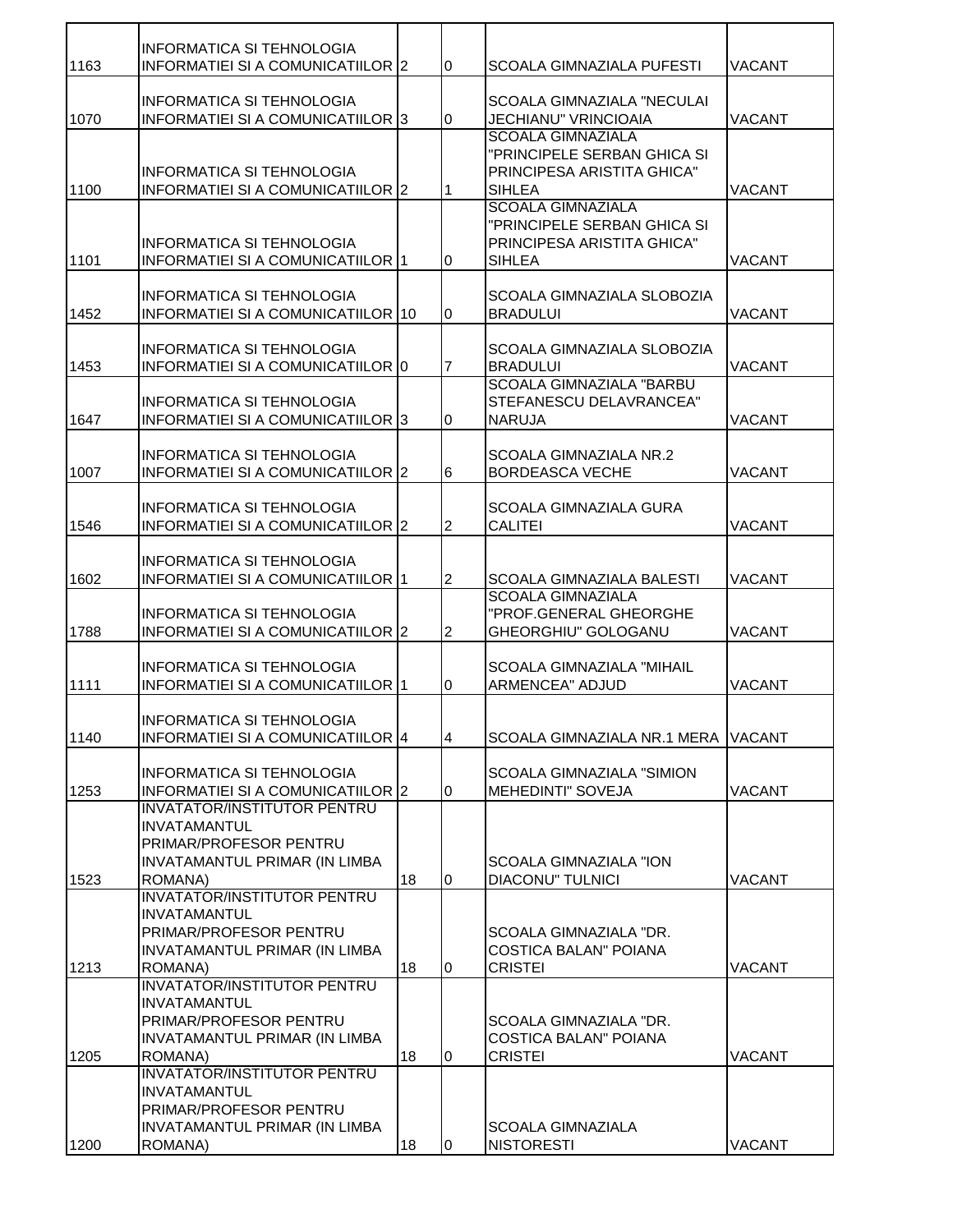|      | <b>INVATATOR/INSTITUTOR PENTRU</b> |        |                |                                     |                 |
|------|------------------------------------|--------|----------------|-------------------------------------|-----------------|
|      | <b>INVATAMANTUL</b>                |        |                |                                     |                 |
|      | <b>PRIMAR/PROFESOR PENTRU</b>      |        |                |                                     |                 |
|      | INVATAMANTUL PRIMAR (IN LIMBA      |        |                | <b>SCOALA GIMNAZIALA</b>            |                 |
| 1192 | ROMANA)                            | 18     | 0              | <b>NISTORESTI</b>                   | VACANT          |
|      | <b>INVATATOR/INSTITUTOR PENTRU</b> |        |                |                                     |                 |
|      | <b>INVATAMANTUL</b>                |        |                |                                     |                 |
|      | PRIMAR/PROFESOR PENTRU             |        |                |                                     |                 |
|      | INVATAMANTUL PRIMAR (IN LIMBA      |        |                | SCOALA GIMNAZIALA "NECULAI          |                 |
| 1040 | ROMANA)                            | 18     | 0              | <b>JECHIANU" VRINCIOAIA</b>         | <b>VACANT</b>   |
|      | <b>INVATATOR/INSTITUTOR PENTRU</b> |        |                |                                     |                 |
|      | <b>INVATAMANTUL</b>                |        |                |                                     |                 |
|      | PRIMAR/PROFESOR PENTRU             |        |                |                                     |                 |
|      | INVATAMANTUL PRIMAR (IN LIMBA      |        |                |                                     |                 |
| 1289 | ROMANA)                            | 18     | 0              | SCOALA GIMNAZIALA CAMPURI           | VACANT          |
|      | <b>INVATATOR/INSTITUTOR PENTRU</b> |        |                |                                     |                 |
|      | <b>INVATAMANTUL</b>                |        |                |                                     |                 |
|      | PRIMAR/PROFESOR PENTRU             |        |                |                                     |                 |
|      | INVATAMANTUL PRIMAR (IN LIMBA      |        |                | SCOALA GIMNAZIALA SLOBOZIA          |                 |
| 2322 | ROMANA)                            | 18     | 0              | <b>BRADULUI</b>                     | <b>VACANT</b>   |
|      | <b>INVATATOR/INSTITUTOR PENTRU</b> |        |                |                                     |                 |
|      | <b>INVATAMANTUL</b>                |        |                |                                     |                 |
|      | <b>PRIMAR/PROFESOR PENTRU</b>      |        |                |                                     |                 |
|      | INVATAMANTUL PRIMAR (IN LIMBA      |        |                | <b>SCOALA GIMNAZIALA GURA</b>       |                 |
| 1536 | ROMANA)                            | 18     | 0              | <b>CALITEI</b>                      | VACANT          |
|      | <b>INVATATOR/INSTITUTOR PENTRU</b> |        |                |                                     |                 |
|      | <b>INVATAMANTUL</b>                |        |                |                                     |                 |
|      | PRIMAR/PROFESOR PENTRU             |        |                |                                     |                 |
|      | INVATAMANTUL PRIMAR (IN LIMBA      |        |                |                                     |                 |
| 2295 | ROMANA)                            | 18     | $\overline{0}$ | SCOALA GIMNAZIALA SINDRILARI VACANT |                 |
|      | <b>INVATATOR/INSTITUTOR PENTRU</b> |        |                |                                     |                 |
|      | <b>INVATAMANTUL</b>                |        |                |                                     |                 |
|      | <b>PRIMAR/PROFESOR PENTRU</b>      |        |                |                                     |                 |
|      | INVATAMANTUL PRIMAR (IN LIMBA      |        |                | SCOALA GIMNAZIALA "SIMION           |                 |
| 2077 | ROMANA)                            | 18     | 0              | <b>MEHEDINTI" SOVEJA</b>            | VACANT          |
|      |                                    |        |                | LICEUL DE ARTA "GHEORGHE            |                 |
| 1989 | <b>ISTORIA MUZICII</b>             | 6      | 0              | TATTARESCU" FOCSANI                 | VACANT          |
| 1610 | <b>ISTORIE</b>                     | 9      | 0              | SCOALA GIMNAZIALA JARISTEA          | <b>REZERVAT</b> |
|      |                                    |        |                |                                     |                 |
| 1583 | <b>ISTORIE</b>                     | 5      | 0              | SCOALA GIMNAZIALA MILCOVUL          | <b>VACANT</b>   |
| 1681 | <b>ISTORIE</b>                     | 3      | $\overline{0}$ | SCOALA GIMNAZIALA VULTURU           | <b>VACANT</b>   |
| 2138 | <b>ISTORIE</b>                     | 9      | 0              | LICEUL TEHNOLOGIC ODOBESTI          | <b>REZERVAT</b> |
|      |                                    |        |                | <b>SCOALA GIMNAZIALA "ION</b>       |                 |
| 2296 | <b>ISTORIE</b>                     | 9      | 0              | <b>DIACONU" TULNICI</b>             | <b>VACANT</b>   |
| 2297 | <b>ISTORIE</b>                     | 10     | 0              | LICEUL TEHNOLOGIC ODOBESTI          | <b>VACANT</b>   |
|      |                                    |        |                | <b>COLEGIUL NATIONAL "EMIL</b>      |                 |
| 1758 | <b>ISTORIE</b>                     | 9      | 0              | <b>BOTTA" ADJUD</b>                 | VACANT          |
|      |                                    |        |                | LICEUL TEORETIC "GRIGORE            |                 |
| 1417 | <b>ISTORIE</b>                     | 3      | 0              | <b>GHEBA" DUMITRESTI</b>            | <b>REZERVAT</b> |
|      |                                    |        |                | <b>SCOALA GIMNAZIALA "REGINA</b>    |                 |
| 1029 | <b>ISTORIE</b>                     | 4      | 0              | <b>MARIA" VINTILEASCA</b>           | REZERVAT        |
|      |                                    |        |                | <b>SCOALA GIMNAZIALA "SIMION</b>    |                 |
| 1014 | LIMBA ENGLEZA                      | 7      | 0              | CRISTIAN" ANDREIASU DE JOS          | VACANT          |
|      |                                    |        |                | SCOALA GIMNAZIALA SINDRILARI VACANT |                 |
| 1554 | LIMBA ENGLEZA                      | 6<br>6 | 0              |                                     |                 |
| 2302 | LIMBA ENGLEZA                      |        | 0              | SCOALA GIMNAZIALA SPULBER           | VACANT          |
|      |                                    |        |                | <b>SCOALA GIMNAZIALA</b>            |                 |
|      |                                    |        |                | "PROFESOR DOCTOR GENERAL            |                 |
|      |                                    |        |                | <b>GHEORGHE V. ZAHARIA"</b>         |                 |
| 2326 | LIMBA ENGLEZA                      | 5      | 0              | <b>POPESTI</b>                      | <b>VACANT</b>   |
| 1789 | LIMBA ENGLEZA                      |        |                | SCOALA GIMNAZIALA FITIONESTI        | <b>REZERVAT</b> |
|      |                                    | 6      | 0              | SCOALA GIMNAZIALA SLOBOZIA          |                 |
|      | LIMBA ENGLEZA - ISTORIE            |        |                | <b>BRADULUI</b>                     |                 |
| 2273 |                                    |        | 0              |                                     | REZERVAT        |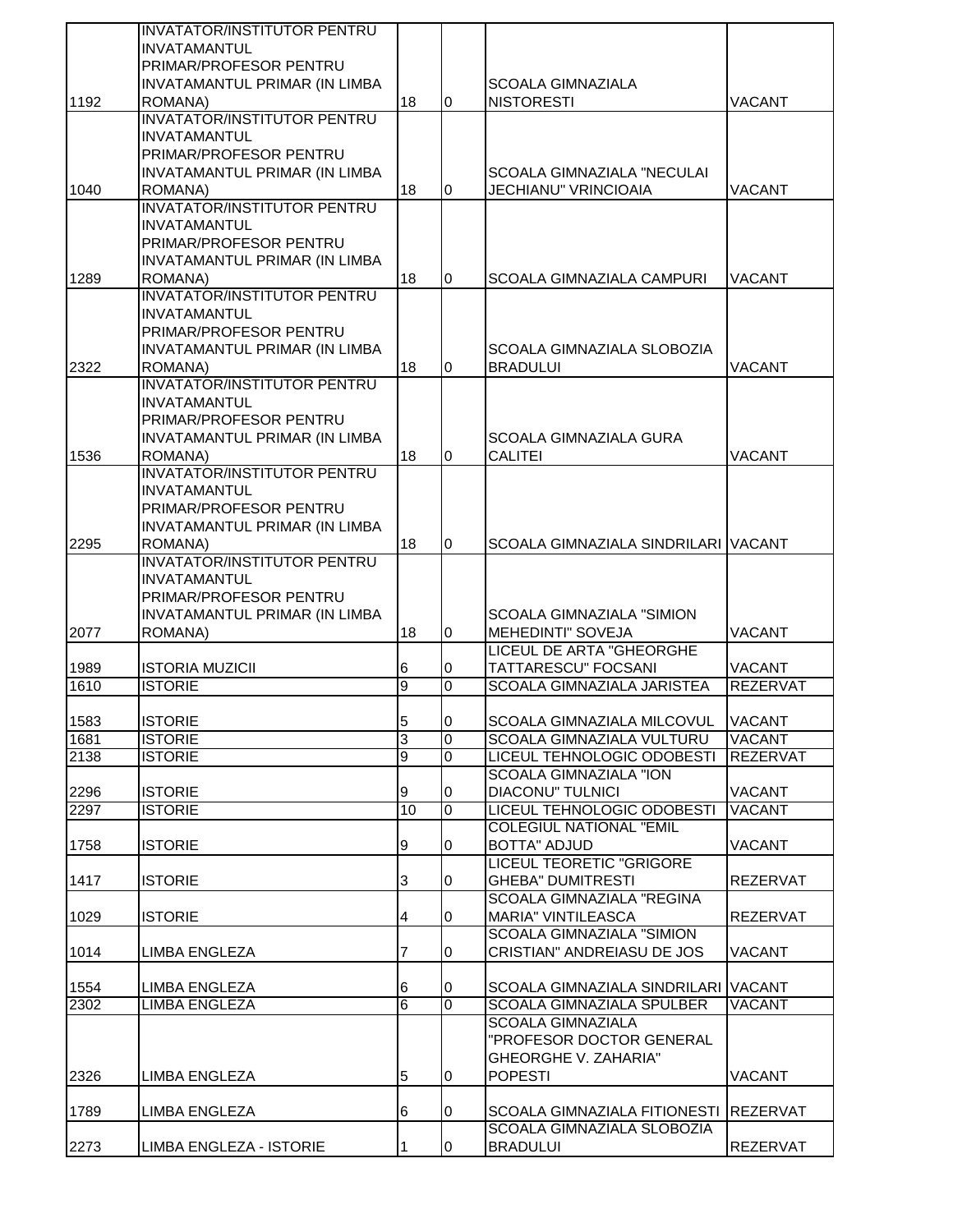|      |                            |                 |                | <b>COLEGIUL NATIONAL "EMIL</b>                            |                 |
|------|----------------------------|-----------------|----------------|-----------------------------------------------------------|-----------------|
| 1764 | LIMBA FRANCEZA             | 18              | 0              | <b>BOTTA" ADJUD</b>                                       | REZERVAT        |
|      |                            |                 |                | <b>COLEGIUL TEHNIC AUTO "TRAIAN</b>                       |                 |
| 2190 | LIMBA FRANCEZA             | 4               | 0              | <b>VUIA" FOCSANI</b>                                      | <b>REZERVAT</b> |
|      |                            |                 |                | <b>COLEGIUL NATIONAL "EMIL</b>                            |                 |
| 1765 | LIMBA FRANCEZA             | 4               | 0              | <b>BOTTA" ADJUD</b>                                       | <b>VACANT</b>   |
|      |                            |                 |                | COLEGIUL TEHNIC "VALERIU D.                               |                 |
| 2032 | LIMBA FRANCEZA             | 6               | 0              | <b>COTEA" FOCSANI</b>                                     | <b>VACANT</b>   |
|      |                            |                 |                | LICEUL CU PROGRAM SPORTIV                                 |                 |
| 1832 | LIMBA FRANCEZA             | 5               | 0              | <b>FOCSANI</b>                                            | <b>VACANT</b>   |
|      |                            |                 |                | <b>SCOALA GIMNAZIALA "DUILIU</b>                          |                 |
| 2060 | LIMBA FRANCEZA             | 4               | 0              | ZAMFIRESCU" DUMBRAVENI                                    | <b>VACANT</b>   |
|      |                            |                 |                |                                                           |                 |
| 2265 | LIMBA FRANCEZA             | 6               | 0              | ISCOALA GIMNAZIALA RASTOACA IVACANT                       |                 |
|      |                            |                 |                |                                                           |                 |
| 1558 | LIMBA FRANCEZA             | 2               | 0              | SCOALA GIMNAZIALA SINDRILARI VACANT                       |                 |
|      |                            |                 |                | <b>SCOALA GIMNAZIALA SLOBOZIA</b>                         |                 |
| 1442 | <b>LIMBA FRANCEZA</b>      | 18              | 0              | <b>BRADULUI</b>                                           | <b>REZERVAT</b> |
|      |                            |                 |                | <b>SCOALA GIMNAZIALA</b>                                  |                 |
|      |                            |                 |                | "PRINCIPELE SERBAN GHICA SI<br>PRINCIPESA ARISTITA GHICA" |                 |
| 1252 |                            | $\overline{2}$  |                | <b>SIHLEA</b>                                             | <b>VACANT</b>   |
|      | LIMBA FRANCEZA             |                 | 0              | <b>SCOALA GIMNAZIALA "DUILIU</b>                          |                 |
| 2283 | LIMBA GERMANA              | 12              | 0              | ZAMFIRESCU" FOCSANI                                       | <b>REZERVAT</b> |
|      |                            |                 |                | <b>COLEGIUL NATIONAL "AL. I.</b>                          |                 |
| 1123 | LIMBA GERMANA              | $6\phantom{.}6$ | $\bf{0}$       | <b>CUZA" FOCSANI</b>                                      | <b>VACANT</b>   |
|      |                            |                 |                | <b>LICEUL PEDAGOGIC "SPIRU</b>                            |                 |
| 1898 | LIMBA GERMANA              | 9               | 0              | <b>HARET" FOCSANI</b>                                     | <b>VACANT</b>   |
|      |                            |                 |                | LICEUL TEORETIC "IOAN SLAVICI"                            |                 |
| 1943 | <b>LIMBA LATINA</b>        | 9               | 0              | PANCIU                                                    | <b>VACANT</b>   |
|      |                            |                 |                |                                                           |                 |
| 1352 | LIMBA LATINA               | $\overline{2}$  | 0              | ISCOALA GIMNAZIALA TANASOAIA   VACANT                     |                 |
|      |                            |                 |                | <b>COLEGIUL NATIONAL "UNIREA"</b>                         |                 |
| 1373 | LIMBA LATINA               | 8               | 0              | <b>FOCSANI</b>                                            | <b>VACANT</b>   |
|      |                            |                 |                | <b>LICEUL TEORETIC "DUILIU</b>                            |                 |
| 1809 | LIMBA LATINA               | 5               | 0              | ZAMFIRESCU" ODOBESTI                                      | <b>VACANT</b>   |
|      |                            |                 |                | <b>COLEGIUL TEHNIC "VALERIU D.</b>                        |                 |
| 1957 | <b>LIMBA LATINA</b>        | $\overline{c}$  | 0              | <b>COTEA" FOCSANI</b>                                     | <b>VACANT</b>   |
|      |                            |                 |                | COLEGIUL NATIONAL "AL. I.                                 |                 |
| 1892 | <b>LIMBA LATINA</b>        | 8               | 0              | <b>CUZA" FOCSANI</b>                                      | <b>VACANT</b>   |
|      |                            |                 |                | <b>SCOALA GIMNAZIALA "ANGHEL</b>                          |                 |
| 1571 | LIMBA LATINA               | $\overline{2}$  | 0              | <b>SALIGNY" FOCSANI</b>                                   | <b>VACANT</b>   |
|      |                            |                 |                | <b>SCOALA GIMNAZIALA "NECULAI</b>                         |                 |
| 1048 | LIMBA LATINA               | 1               | 0              | JECHIANU" VRINCIOAIA                                      | <b>VACANT</b>   |
|      |                            |                 |                |                                                           |                 |
| 1393 | LIMBA LATINA               | 2               | 0              | SCOALA GIMNAZIALA RUGINESTI                               | <b>VACANT</b>   |
|      |                            |                 |                |                                                           |                 |
| 1560 | <b>LIMBA LATINA</b>        |                 | 0              | SCOALA GIMNAZIALA SINDRILARI REZERVAT                     |                 |
| 1197 | LIMBA SI LITERATURA ROMANA | $\overline{4}$  | $\overline{0}$ | <b>SCOALA GIMNAZIALA SPULBER</b>                          | <b>REZERVAT</b> |
| 2325 | LIMBA SI LITERATURA ROMANA |                 |                | <b>SCOALA GIMNAZIALA</b><br><b>NISTORESTI</b>             |                 |
|      |                            | 17              | 1              | <b>SCOALA GIMNAZIALA "STEFAN</b>                          | <b>REZERVAT</b> |
| 1265 | LIMBA SI LITERATURA ROMANA | 4               | 0              | <b>CEL MARE" BIRSESTI</b>                                 | <b>REZERVAT</b> |
|      |                            |                 |                | LICEUL TEHNOLOGIC "EREMIA                                 |                 |
| 1665 | <b>MATEMATICA</b>          | 4               | 0              | <b>GRIGORESCU" MARASESTI</b>                              | <b>REZERVAT</b> |
| 2241 | <b>MATEMATICA</b>          | $\overline{4}$  | $\overline{0}$ | SCOALA GIMNAZIALA JARISTEA                                | <b>VACANT</b>   |
|      |                            |                 |                | LICEUL TEORETIC "IOAN SLAVICI"                            |                 |
| 1945 | <b>MATEMATICA</b>          | 6               | 4              | <b>PANCIU</b>                                             | <b>VACANT</b>   |
|      |                            |                 |                | <b>LICEUL TEHNOLOGIC</b>                                  |                 |
|      |                            |                 |                | "ALEXANDRU IOAN CUZA"                                     |                 |
| 1494 | <b>MATEMATICA</b>          | 9               | 0              | <b>PANCIU</b>                                             | <b>REZERVAT</b> |
| 2257 | <b>MATEMATICA</b>          | 20              | $\overline{0}$ | <b>SCOALA GIMNAZIALA CAMPURI</b>                          | <b>REZERVAT</b> |
|      |                            |                 |                |                                                           |                 |
| 1346 | <b>MATEMATICA</b>          | 4               | 0              | SCOALA GIMNAZIALA TANASOAIA VACANT                        |                 |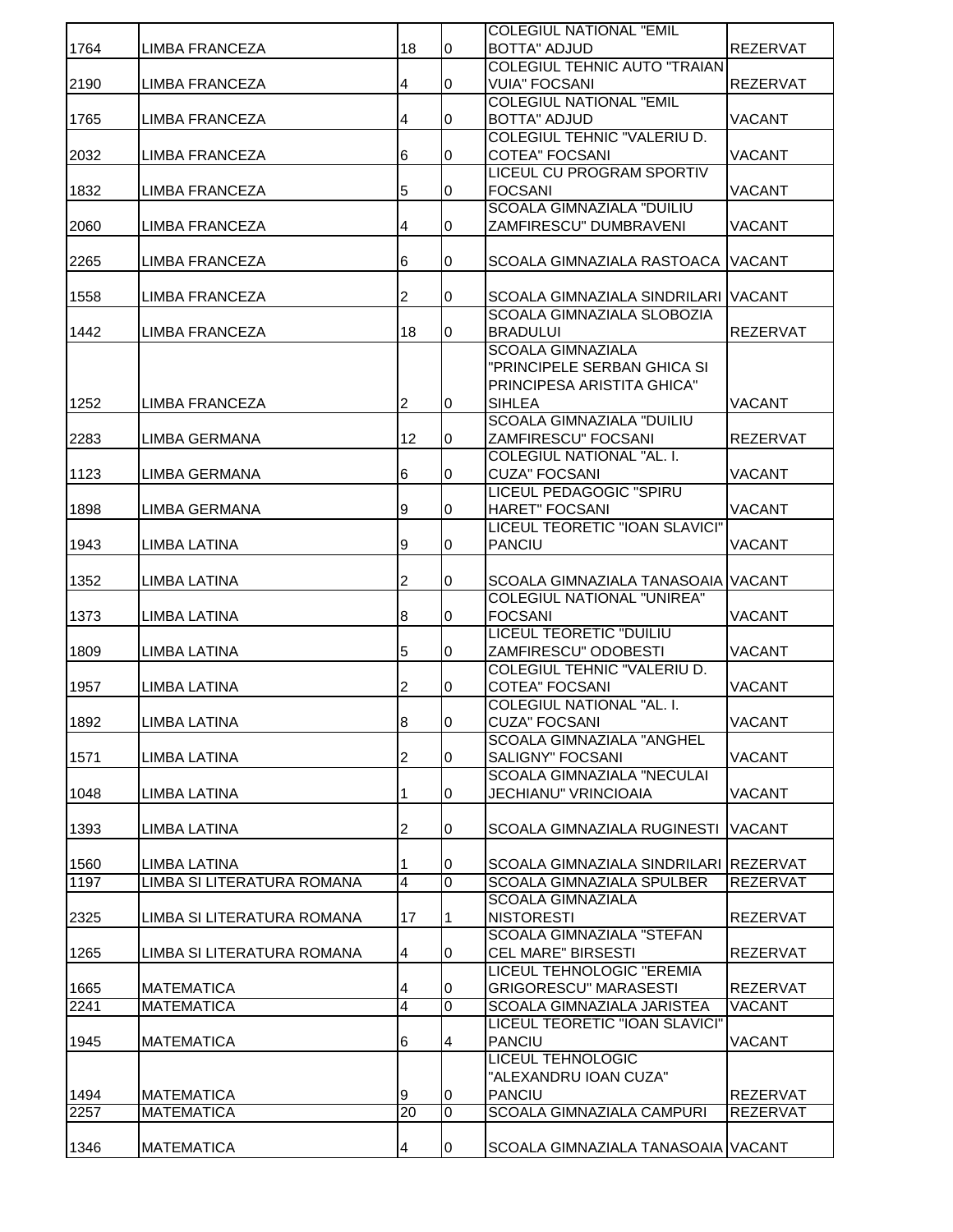| 1443 | <b>MATEMATICA</b>                                | 8  | $\bf{0}$       | SCOALA GIMNAZIALA SLOBOZIA<br><b>BRADULUI</b>           | VACANT          |
|------|--------------------------------------------------|----|----------------|---------------------------------------------------------|-----------------|
|      |                                                  |    |                | SCOALA GIMNAZIALA "DR.                                  |                 |
| 1216 |                                                  | 12 | $\overline{2}$ | <b>COSTICA BALAN" POIANA</b>                            | <b>VACANT</b>   |
|      | <b>MATEMATICA</b>                                |    |                | <b>CRISTEI</b>                                          |                 |
| 2198 | <b>MATEMATICA</b>                                | 18 | 0              | SCOALA GIMNAZIALA TANASOAIA REZERVAT                    |                 |
|      |                                                  |    |                | <b>SCOALA GIMNAZIALA</b><br>"PRINCIPELE SERBAN GHICA SI |                 |
|      |                                                  |    |                | PRINCIPESA ARISTITA GHICA"                              |                 |
| 1083 | <b>MATEMATICA</b>                                | 4  | 0              | <b>SIHLEA</b>                                           | VACANT          |
| 2324 | MECANICA / MECANICA                              | 9  | 0              | <b>COLEGIUL TEHNIC "EDMOND</b><br>NICOLAU" FOCSANI      | <b>REZERVAT</b> |
|      |                                                  |    |                |                                                         |                 |
|      | OPTIONAL IN DOMENIUL<br>INFORMATICA / TEHNOLOGIA |    |                |                                                         |                 |
| 1891 | INFORMATIEI SI A COMUNICATIILOR 0                |    | $\overline{4}$ | <b>SCOALA GIMNAZIALA NR.3</b><br><b>FOCSANI</b>         | <b>VACANT</b>   |
|      | <b>PREGATIRE - INSTRUIRE PRACTICA</b>            |    |                |                                                         |                 |
|      | (AGRIGULTURA, HORTICULTURA /                     |    |                | LICEUL TEHNOLOGIC "G.G.                                 |                 |
| 1884 | <b>AGRICULTURA)</b>                              | 6  | 0              | LONGINESCU" FOCSANI                                     | <b>VACANT</b>   |
|      | PREGATIRE - INSTRUIRE PRACTICA                   |    |                |                                                         |                 |
|      | (ALIMENTATIE PUBLICA SI TURISM /                 |    |                | <b>COLEGIUL TEHNIC "GHEORGHE</b>                        |                 |
| 1852 | <b>ALIMENTATIE PUBLICA)</b>                      | 17 | 0              | <b>ASACHI" FOCSANI</b>                                  | <b>VACANT</b>   |
|      | PREGATIRE - INSTRUIRE PRACTICA                   |    |                |                                                         |                 |
|      | (ALIMENTATIE PUBLICA SI TURISM /                 |    |                | COLEGIUL ECONOMIC "MIHAIL                               |                 |
| 1121 | <b>ALIMENTATIE PUBLICA)</b>                      | 4  | $\overline{0}$ | KOGALNICEANU" FOCSANI                                   | VACANT          |
|      | PREGATIRE - INSTRUIRE PRACTICA                   |    |                | <b>LICEUL TEHNOLOGIC</b>                                |                 |
|      | (ALIMENTATIE PUBLICA SI TURISM /                 |    |                | "ALEXANDRU IOAN CUZA"                                   |                 |
| 1510 | <b>ALIMENTATIE PUBLICA)</b>                      | 7  | 0              | <b>PANCIU</b>                                           | VACANT          |
|      | <b>PREGATIRE - INSTRUIRE PRACTICA</b>            |    |                |                                                         |                 |
|      | (ECONOMIC, ADMINISTRATIV,                        |    |                | LICEUL TEORETIC "IOAN SLAVICI"                          |                 |
| 1969 | COMERT SI SERVICII / POSTA)                      | 11 | 0              | <b>PANCIU</b>                                           | <b>VACANT</b>   |
|      | PREGATIRE - INSTRUIRE PRACTICA                   |    |                |                                                         |                 |
|      | (ECONOMIC, ADMINISTRATIV,                        |    |                | LICEUL "SIMION MEHEDINTI"                               |                 |
| 1482 | <b>COMERT SI SERVICII / POSTA)</b>               | 24 | Iо             | <b>VIDRA</b>                                            | <b>VACANT</b>   |
|      | PREGATIRE - INSTRUIRE PRACTICA                   |    |                |                                                         |                 |
|      | (ECONOMIC, ADMINISTRATIV,                        |    |                | LICEUL TEHNOLOGIC "EREMIA                               |                 |
| 1675 | COMERT SI SERVICII / POSTA)                      | 10 | 0              | <b>GRIGORESCU" MARASESTI</b>                            | <b>VACANT</b>   |
|      | PREGATIRE - INSTRUIRE PRACTICA                   |    |                |                                                         |                 |
|      | (ELECTRONICA SI AUTOMATIZARI /                   |    |                | <b>COLEGIUL TEHNIC "GHEORGHE</b>                        |                 |
| 1469 | ELECTRONICA SI AUTOMATIZARI)                     | 6  | 0              | <b>BALS" ADJUD</b>                                      | VACANT          |
|      | PREGATIRE - INSTRUIRE PRACTICA                   |    |                |                                                         |                 |
|      | (ESTETICA SI IGIENA CORPULUI                     |    |                |                                                         |                 |
|      | OMENESC / ASISTENTA MEDICALA                     |    |                | LICEUL TEHNOLOGIC "G.G.                                 |                 |
| 1881 | GENERALA)                                        | 24 | $\overline{0}$ | LONGINESCU" FOCSANI                                     | VACANT          |
|      | <b>PREGATIRE - INSTRUIRE PRACTICA</b>            |    |                |                                                         |                 |
|      | (ESTETICA SI IGIENA CORPULUI                     |    |                |                                                         |                 |
|      | OMENESC / ASISTENTA MEDICALA                     |    |                | LICEUL TEHNOLOGIC "G.G.                                 |                 |
| 1882 | GENERALA)                                        | 24 | 0              | LONGINESCU" FOCSANI                                     | VACANT          |
|      | PREGATIRE - INSTRUIRE PRACTICA                   |    |                |                                                         |                 |
|      | (ESTETICA SI IGIENA CORPULUI                     |    |                |                                                         |                 |
| 1883 | OMENESC / ASISTENTA MEDICALA<br>GENERALA)        | 24 | $\overline{0}$ | LICEUL TEHNOLOGIC "G.G.<br>LONGINESCU" FOCSANI          | VACANT          |
|      | PREGATIRE - INSTRUIRE PRACTICA                   |    |                | <b>COLEGIUL TEHNIC "EDMOND</b>                          |                 |
| 2323 | (MECANICA)                                       | 24 | 0              | NICOLAU" FOCSANI                                        | <b>REZERVAT</b> |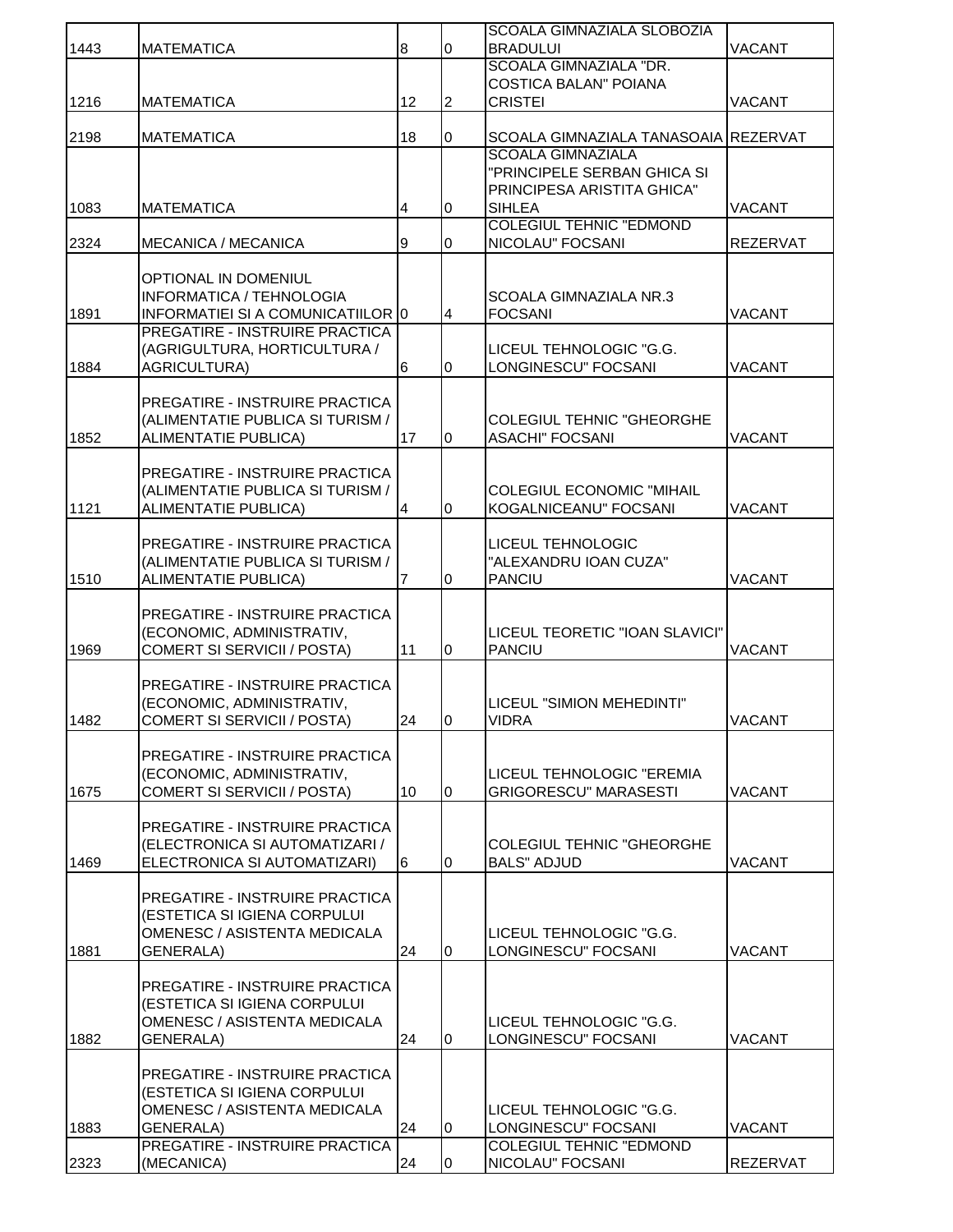|      | PREGATIRE - INSTRUIRE PRACTICA        |    |                | <b>COLEGIUL TEHNIC "GHEORGHE</b>   |                 |
|------|---------------------------------------|----|----------------|------------------------------------|-----------------|
| 1468 | (MECANICA)                            | 24 | $\overline{0}$ | <b>BALS" ADJUD</b>                 | VACANT          |
|      |                                       |    |                |                                    |                 |
|      | <b>PREGATIRE - INSTRUIRE PRACTICA</b> |    |                |                                    |                 |
|      | (PRELUCRAREA LEMNULUI /               |    |                | LICEUL "SIMION MEHEDINTI"          |                 |
| 1484 | PRELUCRAREA LEMNULUI)                 | 10 | 0              | <b>VIDRA</b>                       | VACANT          |
|      | <b>PREGATIRE - INSTRUIRE PRACTICA</b> |    |                | <b>COLEGIUL TEHNIC "ION MINCU"</b> |                 |
| 2046 | (PROTECTIA MEDIULUI)                  | 6  | 0              | <b>FOCSANI</b>                     | VACANT          |
|      | <b>PREGATIRE - INSTRUIRE PRACTICA</b> |    |                | <b>LICEUL TEHNOLOGIC</b>           |                 |
|      | (TEXTILE / FILATURA - TESATORIE -     |    |                | "ALEXANDRU IOAN CUZA"              |                 |
| 1503 | FINISAJ)                              | 24 | $\overline{0}$ | <b>PANCIU</b>                      | <b>VACANT</b>   |
|      | PREGATIRE - INSTRUIRE PRACTICA        |    |                | <b>LICEUL TEHNOLOGIC</b>           |                 |
|      | (TEXTILE / TRICOTAJE SI CONFECTII     |    |                | "ALEXANDRU IOAN CUZA"              |                 |
| 1504 | TEXTILE, FINISAJ)                     | 24 | $\Omega$       | <b>PANCIU</b>                      | VACANT          |
|      | <b>PREGATIRE - INSTRUIRE PRACTICA</b> |    |                | <b>CENTRUL SCOLAR PENTRU</b>       |                 |
|      | (TEXTILE / TRICOTAJE SI CONFECTII     |    |                | <b>EDUCATIE INCLUZIVA</b>          |                 |
| 1920 | TEXTILE, FINISAJ)                     | 20 | 0              | <b>MAICANESTI</b>                  | VACANT          |
|      | <b>PREGATIRE - INSTRUIRE PRACTICA</b> |    |                | <b>CENTRUL SCOLAR PENTRU</b>       |                 |
|      | (TEXTILE / TRICOTAJE SI CONFECTII     |    |                | EDUCATIE INCLUZIVA                 |                 |
| 1924 | TEXTILE, FINISAJ)                     | 17 | 0              | <b>MAICANESTI</b>                  | <b>VACANT</b>   |
|      |                                       |    |                |                                    |                 |
|      | <b>PREGATIRE - INSTRUIRE PRACTICA</b> |    |                |                                    |                 |
|      | (TRANSPORTURI / CONDUCEREA            |    |                |                                    |                 |
|      |                                       | 24 | 0              | LICEUL TEHNOLOGIC ODOBESTI         | <b>VACANT</b>   |
| 1778 | AUTOVEHICULELOR)                      |    |                |                                    |                 |
|      |                                       |    |                |                                    |                 |
|      | PREGATIRE - INSTRUIRE PRACTICA        |    |                |                                    |                 |
|      | (TRANSPORTURI / CONDUCEREA            |    |                |                                    |                 |
| 1777 | <b>AUTOVEHICULELOR)</b>               | 24 | $\overline{0}$ | LICEUL TEHNOLOGIC ODOBESTI         | <b>VACANT</b>   |
|      |                                       |    |                |                                    |                 |
|      | PREGATIRE - INSTRUIRE PRACTICA        |    |                |                                    |                 |
|      | (TRANSPORTURI / CONDUCEREA            |    |                | COLEGIUL TEHNIC AUTO "TRAIAN       |                 |
| 1923 | AUTOVEHICULELOR)                      | 24 | $\overline{0}$ | <b>VUIA" FOCSANI</b>               | <b>VACANT</b>   |
|      |                                       |    |                | <b>SCOALA GIMNAZIALA</b>           |                 |
| 2281 | <b>PROFESOR - EDUCATOR</b>            | 20 | 0              | <b>MAICANESTI</b>                  | VACANT          |
|      |                                       |    |                | <b>SCOALA GIMNAZIALA</b>           |                 |
| 2282 | PROFESOR - EDUCATOR                   | 20 | 0              | <b>MAICANESTI</b>                  | VACANT          |
|      | <b>PROFESOR IN CENTRE SI</b>          |    |                | <b>CENTRUL JUDETEAN DE</b>         |                 |
|      | <b>CABINETE DE ASISTENTA</b>          |    |                | <b>RESURSE SI ASISTENTA</b>        |                 |
| 2208 | <b>PSIHOPEDAGOGICA</b>                | 18 | 0              | EDUCATIONALA VRANCEA               | <b>REZERVAT</b> |
|      |                                       |    |                | <b>CENTRUL SCOLAR PENTRU</b>       |                 |
|      | PROFESOR ITINERANT SI DE              |    |                | EDUCATIE INCLUZIVA "ELENA          |                 |
| 2121 | <b>SPRIJIN</b>                        | 16 | 0              | <b>DOAMNA" FOCSANI</b>             | <b>REZERVAT</b> |
|      |                                       |    |                | <b>CENTRUL SCOLAR PENTRU</b>       |                 |
|      |                                       |    |                | EDUCATIE INCLUZIVA "ELENA          |                 |
| 2004 | PROFESOR PSIHOPEDAGOG                 | 16 | 0              | <b>DOAMNA" FOCSANI</b>             | VACANT          |
|      |                                       |    |                | CENTRUL SCOLAR PENTRU              |                 |
|      |                                       |    |                | EDUCATIE INCLUZIVA "ELENA          |                 |
| 2003 | PROFESOR PSIHOPEDAGOG                 | 16 | 0              | <b>DOAMNA" FOCSANI</b>             | <b>REZERVAT</b> |
|      | PROFESOR PSIHOPEDAGOGIE               |    |                | CENTRUL SCOLAR PENTRU              |                 |
|      | SPECIALA PENTRU O CATEDRA DE          |    |                | EDUCATIE INCLUZIVA                 |                 |
| 1919 | <b>EDUCATIE SPECIALA</b>              | 16 | 0              | <b>MAICANESTI</b>                  | VACANT          |
|      | PROFESOR PSIHOPEDAGOGIE               |    |                | CENTRUL SCOLAR PENTRU              |                 |
|      | SPECIALA PENTRU O CATEDRA DE          |    |                | EDUCATIE INCLUZIVA                 |                 |
| 2280 | <b>EDUCATIE SPECIALA</b>              | 16 | 0              | <b>MAICANESTI</b>                  | VACANT          |
|      | PROFESOR PSIHOPEDAGOGIE               |    |                | CENTRUL SCOLAR PENTRU              |                 |
|      | SPECIALA PENTRU O CATEDRA DE          |    |                | EDUCATIE INCLUZIVA "ELENA          |                 |
| 2318 | EDUCATIE SPECIALA                     | 8  | 0              | <b>DOAMNA" FOCSANI</b>             | <b>VACANT</b>   |
|      | PROFESOR PSIHOPEDAGOGIE               |    |                | CENTRUL SCOLAR PENTRU              |                 |
|      | SPECIALA PENTRU O CATEDRA DE          |    |                | EDUCATIE INCLUZIVA                 |                 |
| 1913 | <b>EDUCATIE SPECIALA</b>              | 16 | 0              | <b>MAICANESTI</b>                  | VACANT          |
|      | PROFESOR PSIHOPEDAGOGIE               |    |                | CENTRUL SCOLAR PENTRU              |                 |
|      | SPECIALA PENTRU O CATEDRA DE          |    |                | EDUCATIE INCLUZIVA                 |                 |
| 1909 | <b>EDUCATIE SPECIALA</b>              | 16 | 0              | <b>MAICANESTI</b>                  | VACANT          |
|      |                                       |    |                | COLEGIUL TEHNIC "VALERIU D.        |                 |
|      |                                       |    |                |                                    |                 |
| 1968 | PROTECTIA MEDIULUI                    | 8  | 0              | <b>COTEA" FOCSANI</b>              | VACANT          |